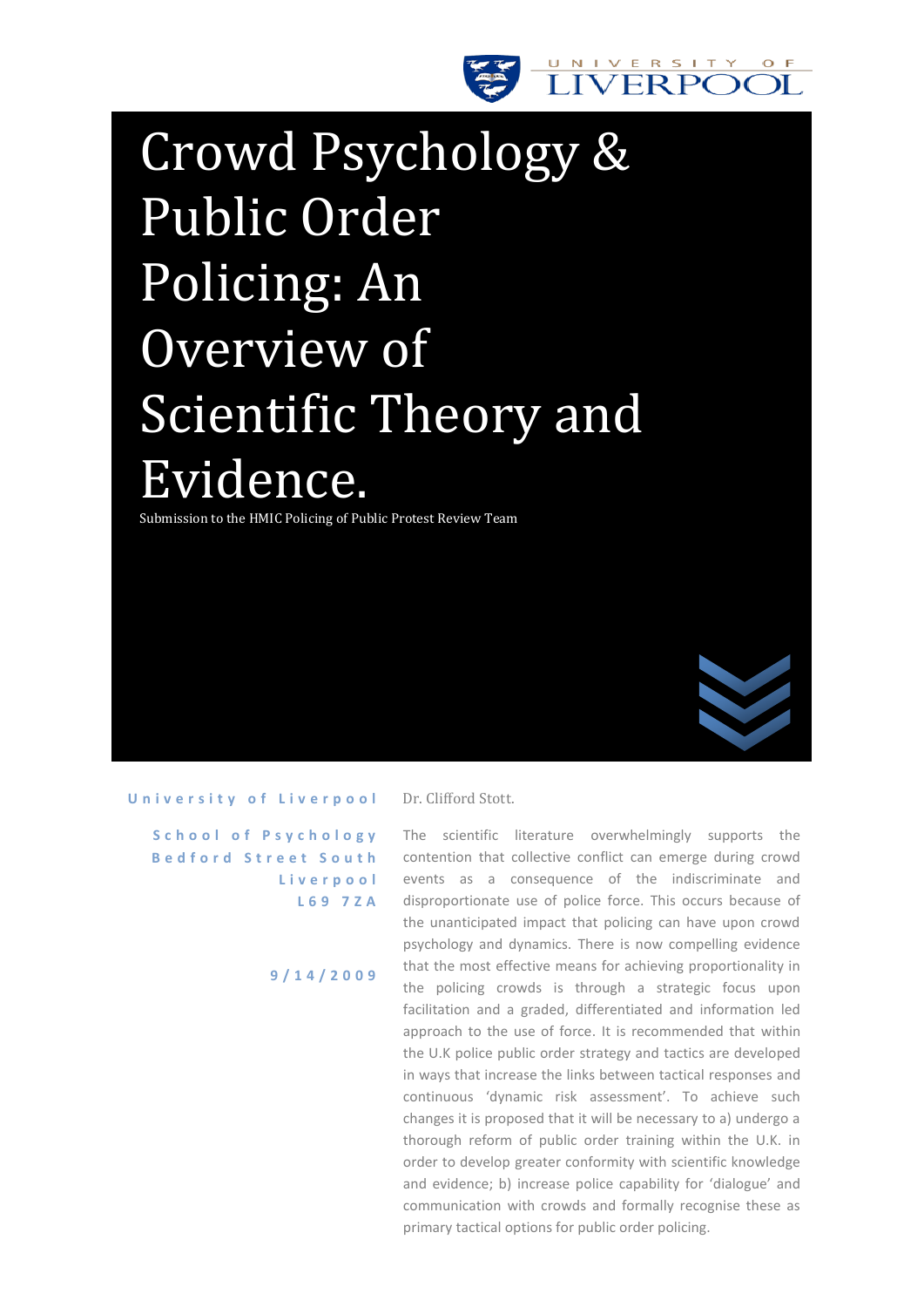### *Executive summary*

 $\overline{a}$ 

This report was commissioned by the HMIC in July, 2009 and authored by one of Europe's leading scientific authorities on crowd psychology and behaviour<sup>1</sup>. Covering a wide range of relevant research from disciplines as diverse as Social Psychology, Criminology and Social History it provides an overview of the literature on scientific crowd psychology from its origins in the nineteenth Century to date. The report gives particular focus to more recent developments in scientific understanding and the implications of this for the successful management of crowd events. The central conclusions and recommendations are as follows:

- 1. Research overwhelmingly demonstrates that the indiscriminate use of force by the police during an event can negatively impact upon crowd dynamics to increase the risk that a crowd poses to 'public order'.
- o *The disproportionate and indiscriminate threat or use of force can create psychological processes in the crowd that draw into conflict those who had come to the event with no prior conflictual intention<sup>2</sup> . Therefore, police strategy and tactics should be oriented toward proactively avoiding the production of these processes during crowd events.*
- o *This can be facilitated by enhancing and actively creating perceptions of police legitimacy among crowd participants through a) a strategic orientation toward the facilitation of peaceful behaviour within a crowd; b) a graded and information led tactical profile which has a dynamic capacity for achieving dialogue and communication with those within crowds before, during and after the event; c) avoidance of the undifferentiated threat or use of force. 3*
- 2. The Elaborated Social Identity Model of crowd behaviour (ESIM) is now the leading scientific theory of crowd psychology. It provides a theoretical basis for accurately explaining and predicting the nature of crowd behaviour, particularly as this relates to the emergence of collective 'disorder'<sup>4</sup>.
- o *The ESIM recognises the contextually determined nature of crowd action and defines the social psychological processes determining the positive and negative impacts that police tactics can have upon crowd dynamics. The ESIM has been extensively validated via studies of a wide range of different types of crowd event, attracts a high level of support within the scientific community and is consistent with the wide array of literature on 'public disorder' from Criminology<sup>5</sup> to Social History<sup>6</sup>*

<sup>&</sup>lt;sup>1</sup> The author is part of an informal team of scientific experts in partnership with Prof. Stephen Reicher (University of St Andrews) and Dr. John Drury (University of Sussex).

<sup>&</sup>lt;sup>2</sup> Reicher, S.D. (1996). 'The Battle of Westminster': Developing the social identity model of crowd behaviour in order to explain the initiation and development of collective conflict. European Journal of Social Psychology, 26, 115-134; Drury, J. & Reicher, S. D. (2000). Collective action and psychological change: The emergence of new social identities. British Journal of Social Psychology, 39, 579–604; Stott, C.J. & Drury, J. (2000). Crowds, context and identity: dynamic categorization processes in the 'poll tax riot'. Human Relations, 53, 247-273.

<sup>&</sup>lt;sup>3</sup> Reicher, S., Stott, C., Cronin, P. & Adang, O. (2004) An Integrated Approach to Crowd Psychology and Public Order Policing. Policing: An International Journal of Police Strategies and Management. 27, 558-572.

<sup>4</sup> See Reicher, S. (2001) Crowds and Social Movements. In M. Hogg & S. Tindale (Eds.) Blackwell Handbook of Social Psychology: Group Processes. Oxford: Blackwell.

<sup>5</sup> For an overview of theories of public order policing see Waddington, D (2007) Policing Public Disorder; Theory and Practice. Basingstoke: Willan. P. 37-59.

<sup>6</sup> For examples Barrows, S. (1981) Visions of the Crowd in Late Nineteenth Century France. Yale University Press: Yale & London; Nye, R. (1975) The Origins of Crowd Psychology. Beverly Hills, CA: Sage.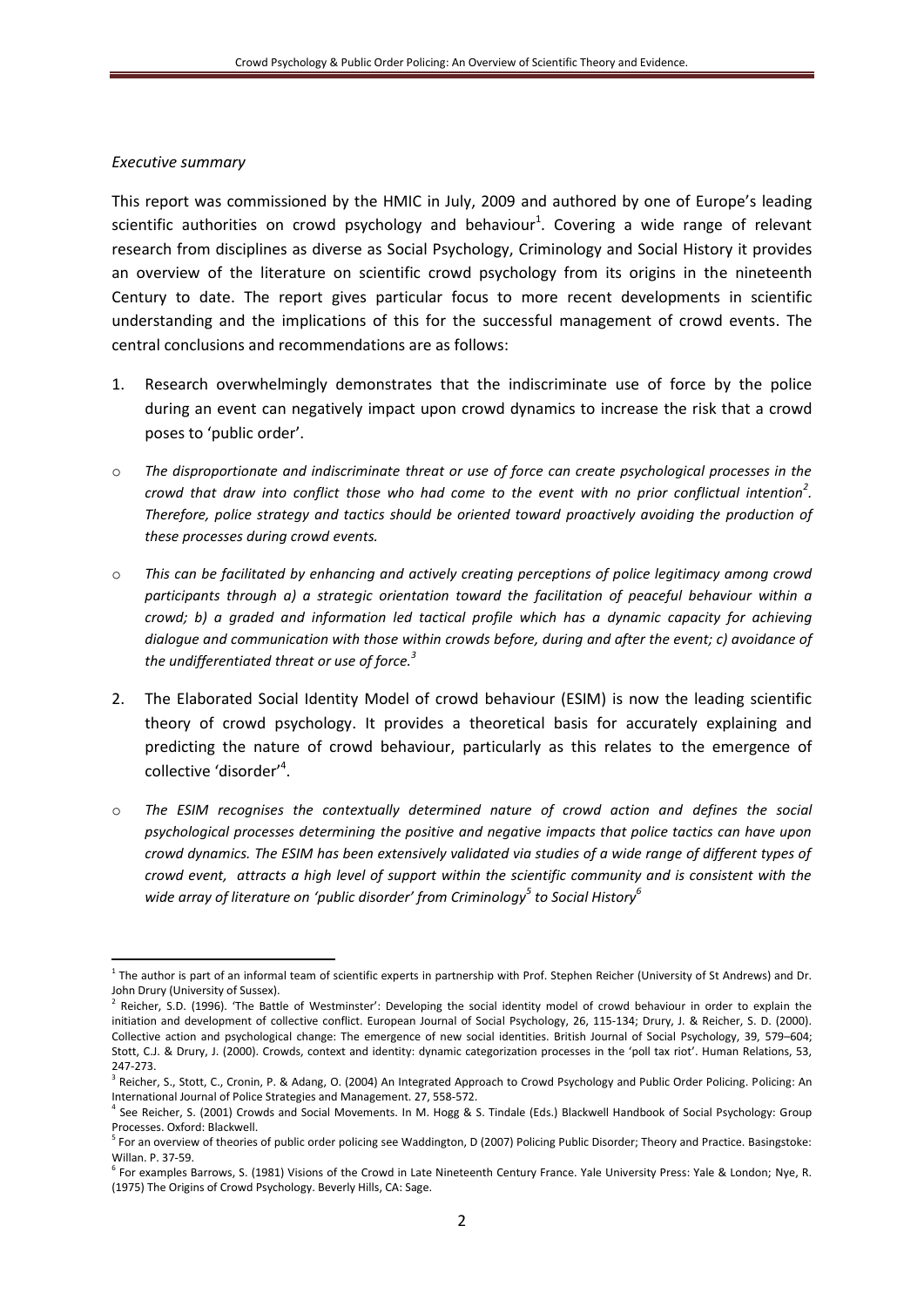- 3. There is considerable evidence of the practical benefits of a policing approach based upon principles of the Elaborated Social Identity Model.
- o *The theory supports the argument that a 'graded' tactical profile that is strategically oriented toward facilitation, differentiation and communication is effective and efficient at managing crowd dynamics, promoting 'self-policing' and improving police community relationships<sup>7</sup> .*
- o *These principles and tactics have a proven track record and international recognition as a model of good*  practice with respect to the policing of football matches and tournaments with an international *dimension<sup>8</sup> .*
- o *Evidence from international experience supports the contention that a range of police tactics should be formally developed for the policing of crowd events within the UK which enhance police capability for 'dynamic risk assessment', dialogue and communication<sup>9</sup> .*
- 4. 'Classic' crowd psychology is currently used as the theoretical basis for public order training in England and Wales. This theoretical position is outdated, unsustainable scientifically and it is critical that training is updated to reflect contemporary theory and evidence.
- o *'Classic' theory suffers from a number of biases, lacks supporting evidence and cannot adequately explain the behaviour of crowd particularly as this relates to the emergence of collective conflict. Moreover, 'classic' theory proposes that crowds are irrational, dangerous and open to easy exploitation by agitators and therefore implies that physical crowds are single psychological entities posing inherent dangers to public order.*
- o *Research suggests that this input into police training is leading to circumstances of ineffective public order policing which rely too heavily upon containment and dispersal through the indiscriminate use or threat of force and which miss important opportunities for the enhancement of good practice.<sup>10</sup>*
- o *Police public order training must be thoroughly updated at the levels of strategy, tactics and operational practice to ensure greater integration with scientific knowledge. It must also include a research capability in collaboration with science to assess the potential positive and negative impacts of police strategy and tactics upon crowd dynamics.*

 $\overline{a}$ 

<sup>&</sup>lt;sup>7</sup>Reicher, S., Stott, C., Drury, J, Adang, O., Cronin, P., & Livingstone, A. (2007) Knowledge-Based Public Order Policing: Principles and Practice. Policing. 1, 403–415; Stott, C. & Adang, O. (2009) Understanding and managing risk: policing football matches with an international dimension in the European Union. Slagelse, Denmark: Bavnebanke Press.

<sup>&</sup>lt;sup>8</sup> See for a detailed overview Stott, C & Pearson, G (2007) Football 'hooliganism', policing and the war on the 'English Disease'. London: Pennant Books.

<sup>&</sup>lt;sup>9</sup> Stott, C.J., Adang, O.M., Livingstone, A., & Schreiber, M. (2008) Tackling Football Hooliganism: A Quantitative Study of Public Order, Policing and Crowd Psychology. Psychology Public Policy and Law. Vol. 14, No. 2, 115–141; Stott, C.J., Adang, O.M., Livingstone, A., & Schreiber, M. (2007) Variability in the collective behaviour of England fans at Euro2004: public order policing, social identity, intergroup dynamics and social change. European Journal of Social Psychology. 37, 75-100. Holgersson, S (2009) Dialogue Police: Experiences, Observations and Possibilities. Stockholm: The Swedish National Police Board. Knutson, J. & Holgersson, S. (in press) Dialogue policing – a means for less collective violence?. In T. Madensen & J. Knutsson (eds) Crime Prevention Studies: Preventing Collective Violence. Monsey, NY and Cullompton, Devon, UK: Criminal Justice Press and Willan Publishing.

<sup>&</sup>lt;sup>10</sup> Stott, C.J & Reicher, S.D (1998a), Crowd action as intergroup process: Introducing the police perspective, European Journal of Social Psychology, 26, 509-529; Drury, J., Stott, C., & Farsides, T. (2003), The role of police perceptions and practices in the development of public disorder, Journal of Applied Social Psychology, 33(7), pp. 1480-1500. Stott, C., Livingstone, A. and Hoggett, J. (2008) Policing football crowds in England and Wales: a model of 'good practice'? Policing and Society, 18, 258-281; Hoggett, J. & Stott, C. (in press, a) Crowd psychology, public order police training and the policing of football crowds. Policing: An international Journal of Police Strategies and Management; Hoggett, J. & Stott, C (in press, b) The role of crowd theory in determining the use of force in public order policing. Policing and Society.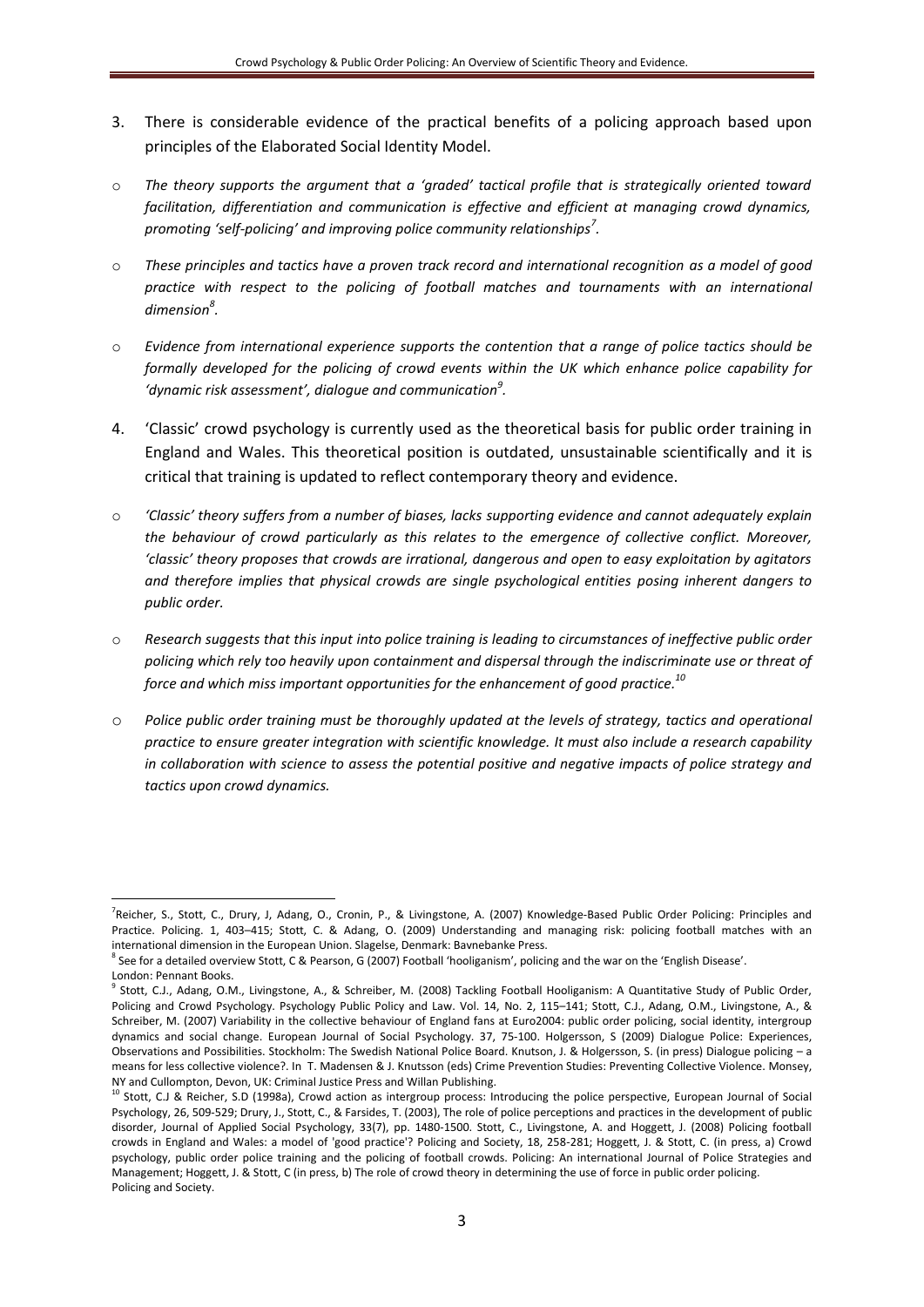# *The historical origins of classic crowd psychology.*

It is impossible to adequately understand the relationships between crowd psychology and public order policing without discussing the historical origins of crowd theory and its linkages to the history of political protest and urban unrest in Western Europe. This is perhaps most evident from the history of nineteenth century of France, the birth place of 'scientific' crowd psychology. From the revolution of 1789 through to the end of the nineteenth century France was beset by political instability linked to the capability of crowds to threaten or overthrow successive political regimes. It was in this context that crowd psychology emerged as a 'scientific' basis for understanding, controlling and undermining the threat that working class protest posed to the emerging industrial capitalist economy.

The collapse of the French military during the Franco Prussian war of 1871 and the declaration of the socialist 'Paris Commune' of the same year inspired one of Europe's then most respected academic historians to write a detailed social history of France. The book ran to eleven volumes and was called the *'Origines de la France contemporaine'*, the first volume of which, '*L'ancien Regime'*, was published in 1876<sup>11</sup>. What is relevant about Taine's treatise is that it provided the first modern (i.e. post Darwinian positivist) 'pseudo-scientific' account of the psychology of crowd behaviour. Taine is acknowledged by historians to have been a political conservative who through this work sought to build a sustained intellectual assault on the social theories of the Enlightenment and in particular Rousseau's social contract<sup>12</sup>. Central to this political project was a specific theory of the crowd and its psychology.

Taine proposed that the crowds of nineteenth century France were '*mobs'* populated by the '*lower orders'* who were subject to *'vibration of the nervous mechanism'*, *'contagion'*, and *'feverishness'*, and thus easily influenced by '*criminals'* and *'fugitives from justice'*. He proposed that this left a highly evolved hierarchical French society open to the primitive barbarity and irrationality of the mass; pathology made concrete through the actions of the revolutionary crowd. Taine's political analysis was therefore tied fundamentally to ideas about how the evolved social order needed to be protected from the inherent irrationality and pathology of the crowd. Indeed, he explicitly recommended that the forces of order were required to act as a "*dyke*" to resist the "*torrent*" of the brute forces of the crowd; "*despotic if need be against their despotism.*" 13

It is universally understood by contemporary academics that Taine's historical analysis was not substantiated by first hand data as would be expected of scientific research today and politically biased. However, Taine's 'scientific' work was published at a time when the crowd and mass society was becoming an ever increasing theoretical and political concern throughout Europe. It was hoped that the emerging 'positivist' sciences would not simply supply a valid understanding of the problem of the crowd but also provide solutions. It was Taine's social history that provided the theoretical model, assumptions and scientific credentials for just such a perceived solution. However, the central figure in popularising this form of crowd psychology was without doubt Gustavé Le Bon whose classic *'Psychologie des Foules'<sup>14</sup>* , was first published in 1895. This work is acknowledged as

 $11$  Taine. H (1876) Trans. John Durand. Daldy, Ibister & Co. London.

<sup>&</sup>lt;sup>12</sup> McClelland, J.S. (1989) The Crowd and the Mob: From Plato to Canetti. London: Unwin. McClelland, J.S. (ed) (1970) The French Right: From De Maistre to Maurras. Jonothan Cape: London.

<sup>13</sup> L'ancien Regime; p.242

<sup>&</sup>lt;sup>14</sup> LeBon, G. (1895, trans. 1926) The Crowd: A study of the popular mind. London: Unwin.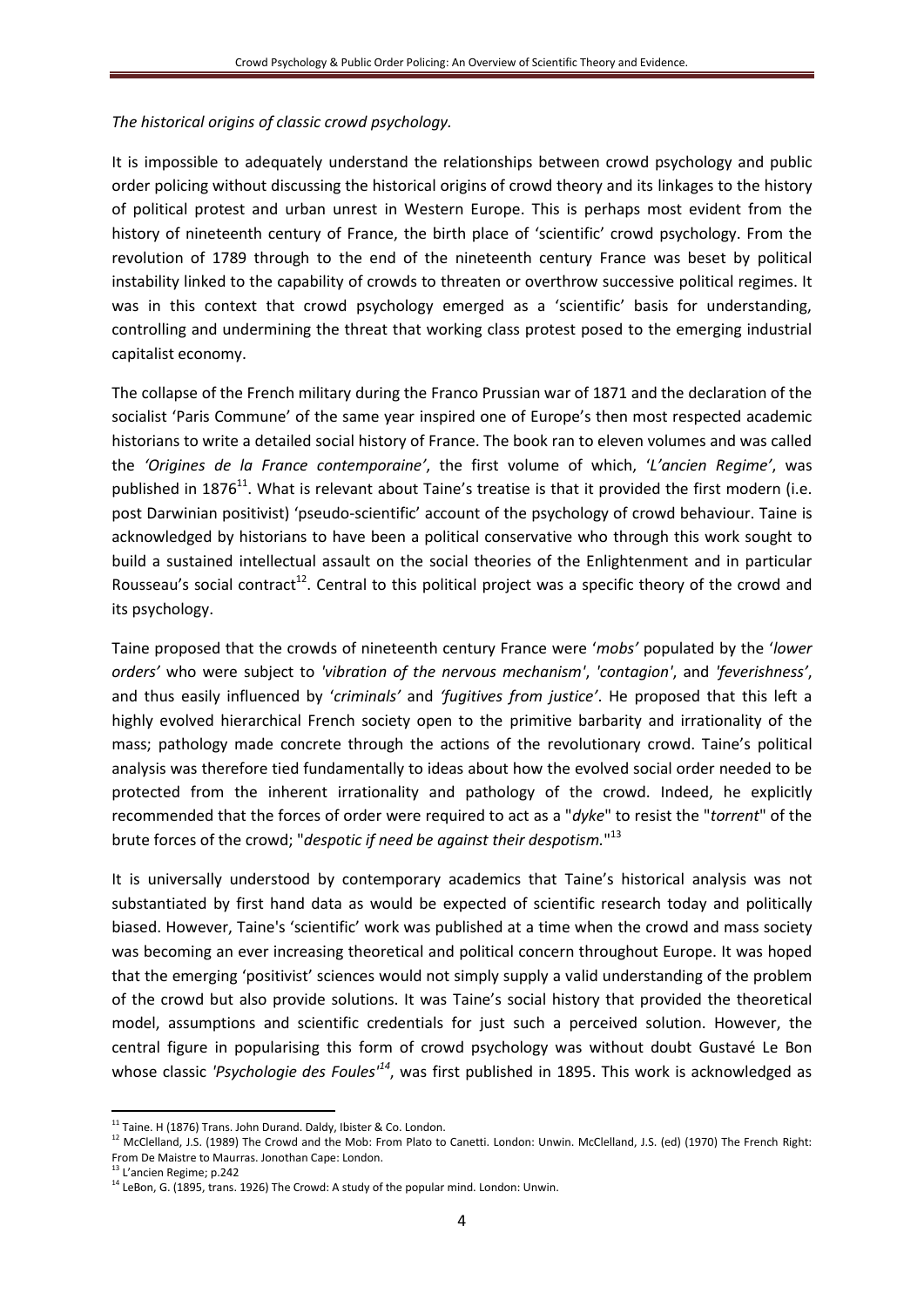the most widely read social psychology text of all time. But Le Bon's work was influential not due its scientific validity, because he like Taine did not draw upon data, but because Le Bon took the findings of the closed societies of science and disseminated them to a public and political elite eager to understand and control the crowd at a time of increasing threat of socialist revolution<sup>15</sup>.

Le Bon essentially recapitulated in more technical form Taine's pathologisation of crowd psychology. He proposed three central mechanisms: submergence, contagion and suggestibility. Submergence refers to the loss of the individual identity among participants through the 'anonymity' assumed to be inherent in the crowd. Contagion refers to the uncritical social influence mechanism that subsequently emerges which allows any idea or sentiment to spread unheeded through the crowd. And suggestibility is the 'hypnotic' psychological state induced by submergence that allows contagion to occur. Le Bon proposed that through these mechanisms behaviour within a crowd is no longer governed by individual rationality but by the *'law of mental unity*'. That is, in the crowd, the individual self or identity disappears, to be replaced by what Le Bon referred to as a '*group mind'* or '*racial unconscious'*– characterized by reduced intelligence, atavistic impulses and emotionality. Thus, Le Bon proposed that through these mechanisms the civilized lone individual descends '*several rungs of civilization'* and in the crowd *'is a barbarian*' 16 .

There have of course been various challenges to the 'classic' crowd psychology promoted by Le Bon that are too numerous and detailed to deal with in this report<sup>17</sup>. These critiques have primarily been built around the dominant view within the social historical literature that the actions of the crowds of nineteenth Century France were not random explosions of meaningless violence but highly structured. As such it is argued that these crowd events must be understood as meaningful collective responses to the actions of the State and its forces of order among those disenfranchised and disempowered by the industrial revolution. In other words the psychology and behaviour of these crowds were fundamentally linked to the social understandings of crowd participants and to the social and intergroup processes of the context in which crowd events occurred $^{18}$ . However, the 'scientific' crowd psychology that emerged during this period systematically ignores the possibility of the social determination and rationality of crowd action and therefore cannot provide an adequate conceptual framework for understanding crowd violence.

None the less, the 'classic' theoretical account of crowd psychology has also attracted powerful empirical support within the American mainstream of experimental social psychology during the latter half of the twentieth Century. This support comes primarily from the tradition of 'deindividuation' research originated by Leon Festinger<sup>19</sup> and subsequently developed by others<sup>20</sup>. The deindividuation model proposes that 'anonymity', a concept drawn directly from Le Bon, reduces self awareness within crowds and in so doing increases the tendency for individuals to

**<sup>.</sup>** <sup>15</sup> Barrows, S. (1981); McClelland, J.S. (1989); Nye, R. (1975)

<sup>16</sup> Le Bon, 1895, p.32.

<sup>&</sup>lt;sup>17</sup> For an overview see Reicher, S. (2001). Crowds and Social Movements. In M. Hogg & S. Tindale (Eds.) Blackwell Handbook of Social Psychology: Group Processes. Oxford: Blackwell.

 $18$  See for examples Barrows, S. (1981); Nye, R. (1975); Reddy, W.M (1977) The textile trade and the language of the crowd at Rouen, 1752 - 1871. Past and Present, 74, 62 – 89; George Rudé (1964) The Crowd in History: A Study of Popular Disturbances in France and England, 1730-1848 London: Wiley. Tilly. C, Tilly.L, Tilly, R. (1975) The Rebellious Century 1830 - 1930. J.M. Dent & Sons Ltd.

<sup>&</sup>lt;sup>19</sup> Festinger, L., Pepitone, A. and Newcomb T. (1952). Some consequences of deindividuation in a group. Journal of Abnormal and Social Psychology, 47, 382-389.

<sup>&</sup>lt;sup>20</sup> Zimbardo, P. G., (1969). The human choice: Individuation, reason, and order versus deindividuation, impulse, and chaos. Nebraska Symposium on Motivation, 17, 237-307; Diener, E., Fraser, S. C., Beaman, A. L. and Kelem, R. T. (1976). Effects of deindividuation variables on stealing among Halloween trick-or-treaters. Journal of Personality and Social Psychology, 33(2), 178-183.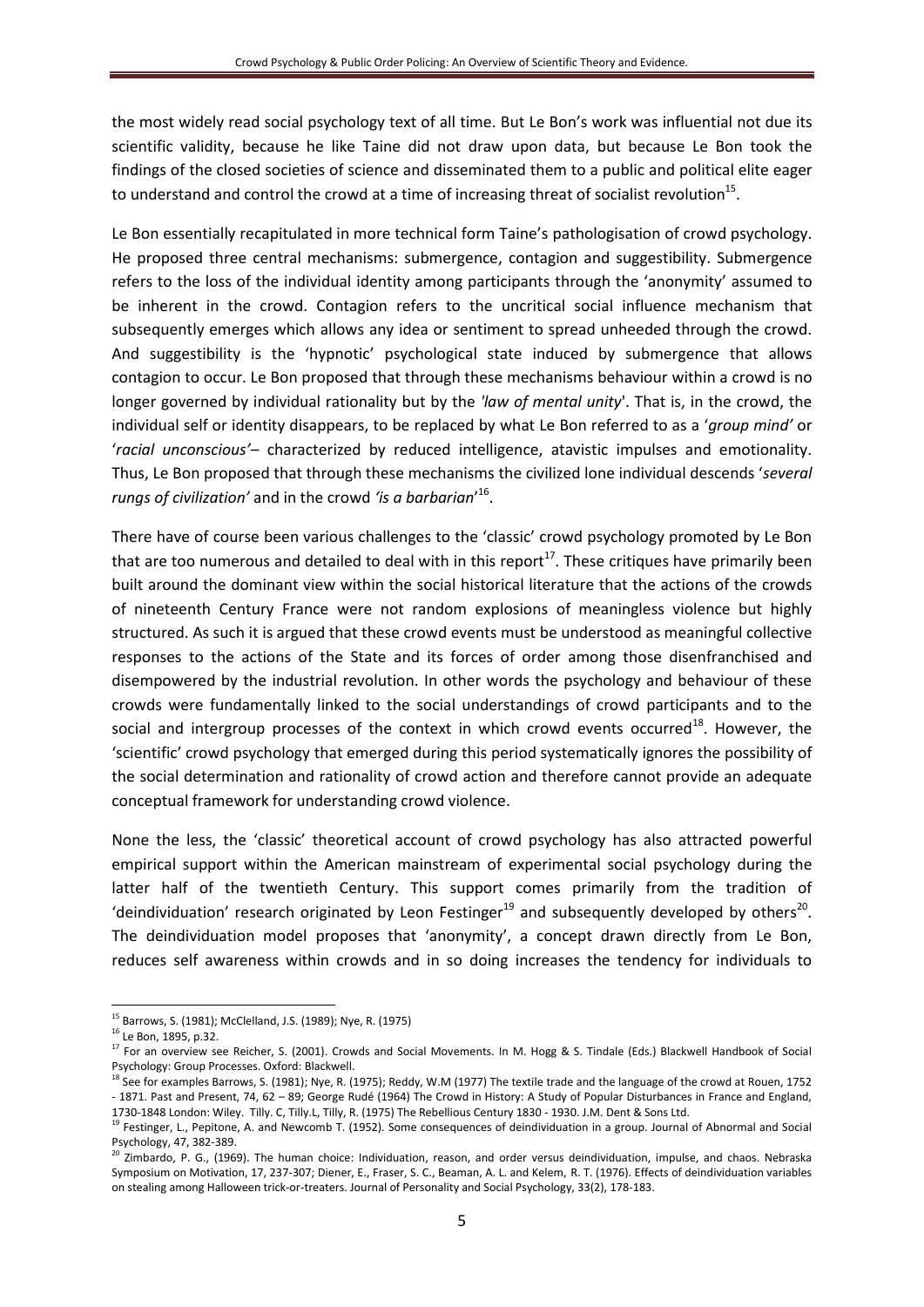express violent and aggressive behaviour. However, a more recent meta-analysis of sixty independent experimental studies of the effects of deindividuation conditions has demonstrated that the data from these studies does not support and therefore seriously undermines the scientific validity of deindividuation or 'classic' theory $^{21}$ .

Therefore, the 'classic' crowd psychology originating in late nineteenth century France, but developed by modern experimental social psychology, lacks any sustainable empirical support. Classic theory also decontextualises crowd behaviour and as such ignores any determining role played by the actions of the forces of order or the broader social context in which crowd events occur. Consequently, it cannot explain the meaningful nature of collective action during crowd events and in these senses alone must be considered as seriously flawed. None the less it has produced a very specific and widely adopted theoretical model of crowd psychology. This model assumes that crowd behaviour is ultimately a pathological intrusion into modern society because mechanisms inherent to the crowd undermine individual identity and the rational psychological basis of behaviour. In effect, 'classic' theory proposes that individuals within crowds are uniformly dangerous and unpredictable because they can spontaneously coalesce into irrational and violent 'mobs' simply due to mechanisms internal to the crowd. Moreover, as a function of these mechanisms 'mobs' can easily come under the influence of agitators. Given that from this perspective crowds are understood as unpredictable, volatile and dangerous it becomes almost self evident that they need to be controlled, and this control must be exerted primarily through the use of force.

### *The social identity approach to crowd behaviour.*

1

The most important thing that must be said about 'classic' theory is that it is now completely outdated. Given the various problems regarding its validity and explanatory power various alternative theoretical models have superseded the Le Bonian or 'classical' account<sup>22</sup>. In particular, 'classic' theory has been replaced by the leading model of crowd psychology commonly referred to as the Elaborated Social Identity Model of crowd behaviour (ESIM) $^{23}$ . The ESIM has as its basis the proposition that a component part of the self concept determining human social behaviour derives from psychological membership of particular social categories (e.g., a policeman or demonstrator). Consequently, as well as having an idiosyncratic personal identity (i.e., an identity as a unique individual), crowd participants also have a range of 'social identities' which can become salient within the psychological system referred to as the 'self'. Collective action becomes possible when a particular social identity is simultaneously salient and therefore shared among crowd participants.

Thus, in contrast to the 'classic' account, being in a crowd does not entail a loss of identity so much as produce a shift in the focus of self definition among crowd participants away from unique individual attributes to the more shared, group-based defining attributes of the crowd. Moreover, acting in terms of a social identity means that there will be an increased tendency among those in the crowd to adhere to the norms, values and ideology of that social category (e.g., anti-war demonstrators acting in terms of an ideology of non-violent demonstrative identity at the outset of a

 $^{21}$  Postmes, T., & Spears, R. (1998). Deindividuation and anti-normative behaviour: A meta-analysis. Psychological Bulletin, 123, 238-259

<sup>&</sup>lt;sup>22</sup> For an overview of those theories of the crowd relevant to the issue of public order policing see Waddington, D (2007) Policing Public Disorder; Theory and Practice. Basingstoke: Willan. P. 37-59.

<sup>&</sup>lt;sup>23</sup> The ESIM is derived from the now dominant theoretical models of group psychology and intergroup relations within 'European' social psychology see Turner, J, Oakes, P., Hogg, M., Reicher, S. & Wetherell, M (1987) Rediscovering the social group: A self categorisation theory. Basil Blackwell. Oxford.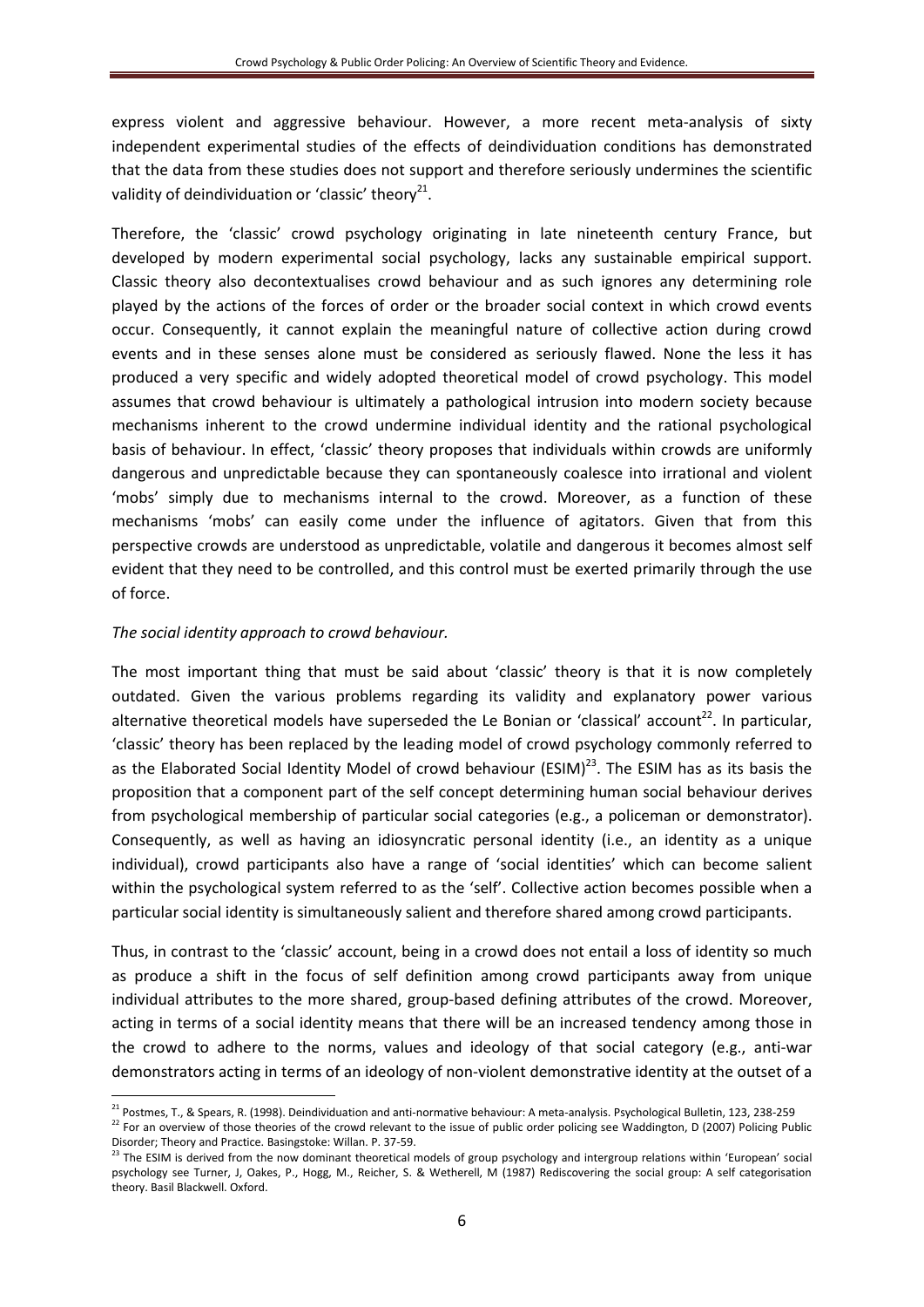demonstration). The shared identity also determines who and what can become influential in the crowd and gives crowd participants some basis for judging whether they are able to act in particular ways by signifying if others in the crowd are likely to support particular actions (e.g., intervention to prevent or support an argument with police). Salient social identities therefore orientate crowd members toward meaningful forms of collective action in any given context, both in terms of what behaviour is seen by them as appropriate or legitimate and what behaviour they feel is possible.

From its original proposition by Stephen Reicher the social identity approach to crowds has, unlike the 'classic' account, been underpinned by substantial empirical evidence that is at present unchallenged in the scientific literature. This body of data began through analysis of one of the major inner city disturbances in England in the  $1980's<sup>24</sup>$ . However, since its initial proposition the social identity approach has been developed and gained further empirical support through studies of student 'rioting' during a protest against the removal of grants<sup>25</sup>, demonstrators 'rioting' during a protest against the implementation of a tax<sup>26</sup>, a series of protests around the extension of the M11 motorway in London<sup>27</sup>, and 'rioting' among football fans attending football matches with an international dimension<sup>28</sup>. This theoretical and empirical development to the ESIM has highlighted the importance of police tactics in shaping and reshaping a crowd's social identity and therefore in determining the nature of the collective behaviour that occurs during a crowd event over time, particularly in terms of the emergence and escalation of 'rioting'.

There were similar dynamics evident in each of the studies. Where police used relatively indiscriminate tactics of coercive force (e.g. baton charges) they would tend to do so against those in the crowd who saw themselves or others around them, as posing very little, if any, threat to public order. As a consequence there would be corresponding increases in the number of people in the crowd who perceived the police as an illegitimate force. Such interactive social psychological processes occurring during the crowd event would then lead directly to a change in the nature of the crowd's social identity (their shared sense of categorisation of 'us' and 'them') along two critically important dimensions defined by the ESIM in terms of the crowd dynamics of legitimacy and power.

On the one hand, the indiscriminate use of force would create a redefined sense of unity in the crowd in terms of the illegitimacy of and opposition to the actions of the police. Consequently, there would be an increase in the numbers within the crowd who would then perceive conflict against the police as acceptable or legitimate behaviour. On the other, this sense of unity and legitimacy in opposition to the police would subsequently increase the influence of and empower those prepared to engage in physical confrontation with the police<sup>29</sup>. Such processes could then draw the crowd into conflict even though the vast majority had no prior intention of engaging in disorder. In other words,

<sup>&</sup>lt;sup>24</sup> Reicher, S.D. (1984) The St Pauls riot: An explanation of the limits of crowd action in terms of a social identity model. European Journal of Social Psychology, 14, 1-21; Reicher, S.D. (1987) Crowd Behaviour as Social Action. In J.C. Turner et al (1987) Rediscovering the social group: A self categorisation theory. Basil Blackwell. Oxford.

<sup>25</sup> Reicher, S.D. (1996). 'The Battle of Westminster': Developing the social identity model of crowd behaviour in order to explain the initiation and development of collective conflict. European Journal of Social Psychology, 26, 115-134.

<sup>&</sup>lt;sup>6</sup> Stott, C.J. & Drury, J. (2000). Crowds, context and identity: dynamic categorization processes in the 'poll tax riot'. Human Relations, 53, 247-273.

<sup>27</sup> Drury, J. & Reicher, S. D. (2000). Collective action and psychological change: The emergence of new social identities. British Journal of Social Psychology, 39, 579–604.

<sup>28</sup> For an overview see Stott, C. & Pearson, G. (2007) Football Hooliganism, Policing and the War on the English Disease. London: Pennant Books.

<sup>&</sup>lt;sup>29</sup> For a detailed theoretical and technical analysis of how these dynamics of power are understood to operate in relationship to the psychology of social influence see Turner, J. C. (2005). Explaining the nature of power: A three-process theory. European Journal of Social Psychology, 35. pp 1-22.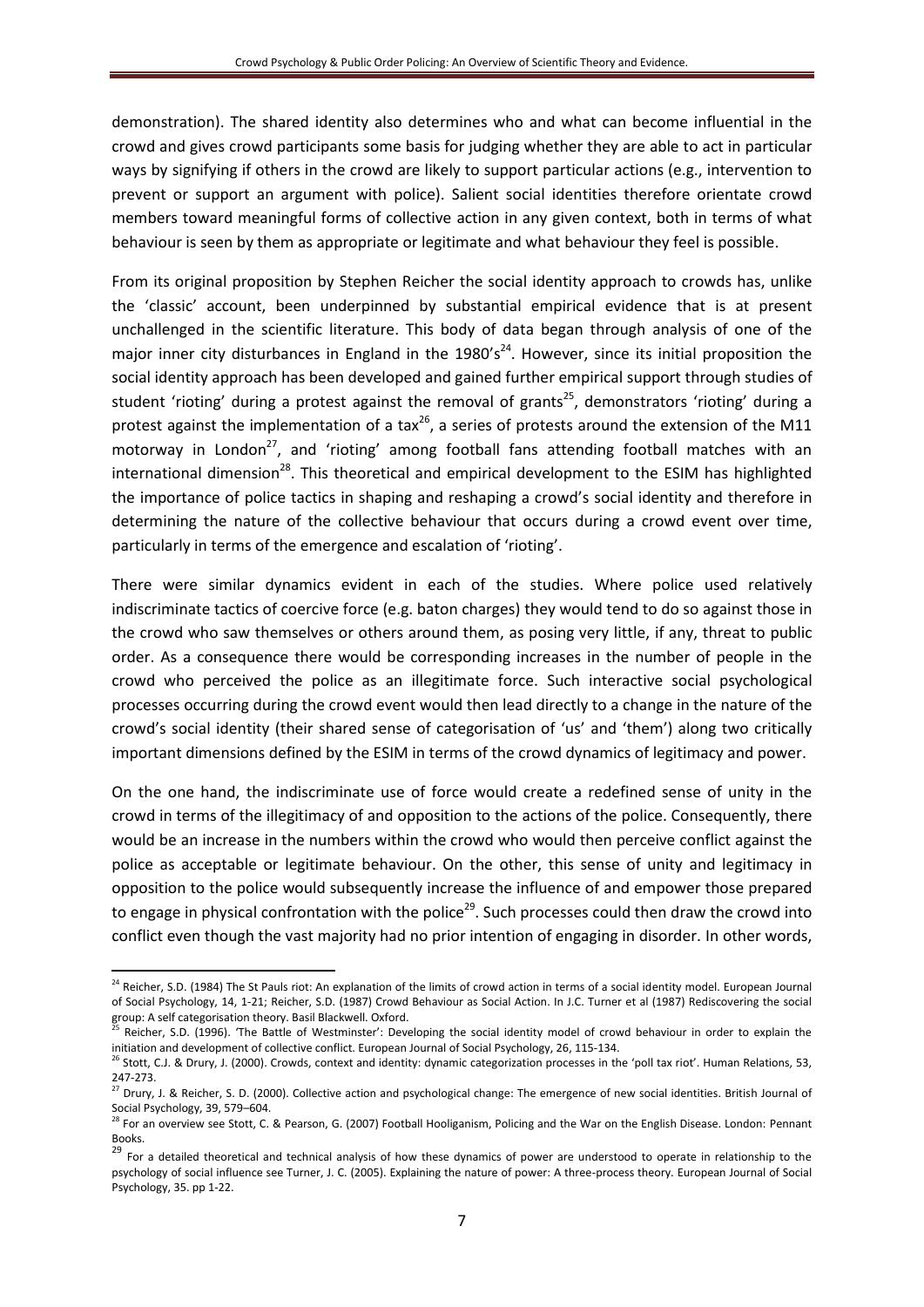the development of widespread 'rioting' was not simply a product of mechanisms internal to the crowd nor of the predispositions of crowd members. Rather the psychology and social processes that made a 'riot' possible emerged as the outcome of specific forms of group level interactions that were largely and inadvertently initiated by police tactical responses.

### *Classic crowd psychology and public order policing.*

In this respect the ESIM is consistent with the social historical evidence concerning the behaviour of crowds in nineteenth century France. Moreover, it is also consistent with a large body of contemporary evidence and theory from Criminology suggesting that there is a very intimate relationship between the dynamics of crowd violence and the tactics of public order policing<sup>30</sup>. Much of this literature points to a progressive global transition, post Second World War in democratic societies, from 'reactive' policing primarily grounded in the threat and use of force to a more 'proactive' consent based approach which relies less on the use of force and more on communication and negotiation. This distinction is often contrasted in terms of a strategic orientation to 'escalated force' versus 'negotiated management'. Yet there is a strong debate within the same literature about how it is best to deliver the strategy of 'negotiated management' tactically<sup>31</sup>.

However, what the contrasting perspectives share is the assumption with ESIM that aggressive police tactics can and do have the capacity to negatively impact upon crowd dynamics. Moreover, despite evidence of these general trends in public order policing these researchers have also highlighted how the two strategic and tactical approaches can actually be applied simultaneously by different police forces or units within the same country and even within the same event<sup>32</sup>. Given this variability is acknowledged, the research literature on public order policing therefore raises two fundamental questions. What governs the application of different styles of public order policing and what are the underlying social psychological processes that determine their impacts upon crowd dynamics?

It is the ESIM that is the primary theoretical model that addresses the latter question<sup>33</sup>. Perhaps the primary theoretical model that seeks to address the former is that developed by della Porta & Reiter<sup>34</sup>. They propose a multiplicity of inter-related factors, such as the surrounding legal framework, the culture of the police, the political context and the pattern of interaction between

 $\overline{a}$ 

<sup>&</sup>lt;sup>30</sup>See della Porta, D. & Reiter, H. (eds., 1998), Policing Protest. The Control of Mass Demonstration in Western Democracies, Minneapolis, The University of Minnesota Press; Hall, A. and W. de Lint (2003) 'Policing Labour in Canada .' Policing and Society 13/3: 219-234; Jefferson, T. (1990) The Case Against Paramilitary Policing, Buckingham: Open University Press; King, M. and Waddington, D. (2005) 'Flashpoints Revisited: a critical application to the policing of anti-globalization protest', Policing & Society, 15(3) 255-282; King, M. and Waddington, D. (2004) 'Coping With Disorder?: the changing relationship between police public order strategy and practice – a critical analysis of the Burnley riot', Policing & Society, 14(2) 118-137; Sheptycki, J. Eds. (2002) Issues in Transnational Policing, London: Taylor & Francis; D. Waddington, 2007; Waddington P. A. J. (1987) Towards Paramilitarism? Dilemmas in Policing Civil Disorder, British Journal of Criminology, 27: 37-46; Waddington P. A. J (1991) Strong Arm of the Law: Armed and Public Order Policing, Oxford University Press; Waddington, P.A.J. (1993). Dying in a Ditch: the use of police powers in public order. International Journal of the Sociology of Law, 21, 335- 353; Waddington, P.A.J. (1994). Liberty and Order, Public order policing in a capital city. UCL Press, London.

<sup>&</sup>lt;sup>31</sup> McCarthy, J.D. & McPhail, C. (1998) The institutionalization of protest in the United States, in D.S. Meyer, S. Tarrow (Eds), Rowman and Littlefield, Lanham, MD, pp.59 – 82; McPhail, C., Schweingruber, D. & McCarthy, J. (1998) Policing Protest in the United States: 1960-1995. Pp. 49-69 in della Porta, D. & Reiter, H. (eds.) Policing Protest: The Control of Mass Demonstrations in Western Democracies. Minneapolis: University of Minnesota Press; Hall & De Lint, 2003

<sup>32</sup> Adang & Cuvelier (2001); Della Porta & Reiter (1998); Sheptycki (2002); Hall & De Lint (2003).

<sup>&</sup>lt;sup>33</sup> There are other important and influential theories of public disorder most notable of which is the 'Flashpoints' model of David Waddington. But whilst consistent with ESIM these do not focus upon the social psychological dynamics of the events themselves rather the broader contextual determinants – see Waddington, D (2007).

<sup>34</sup> della Porta & Reiter (1998)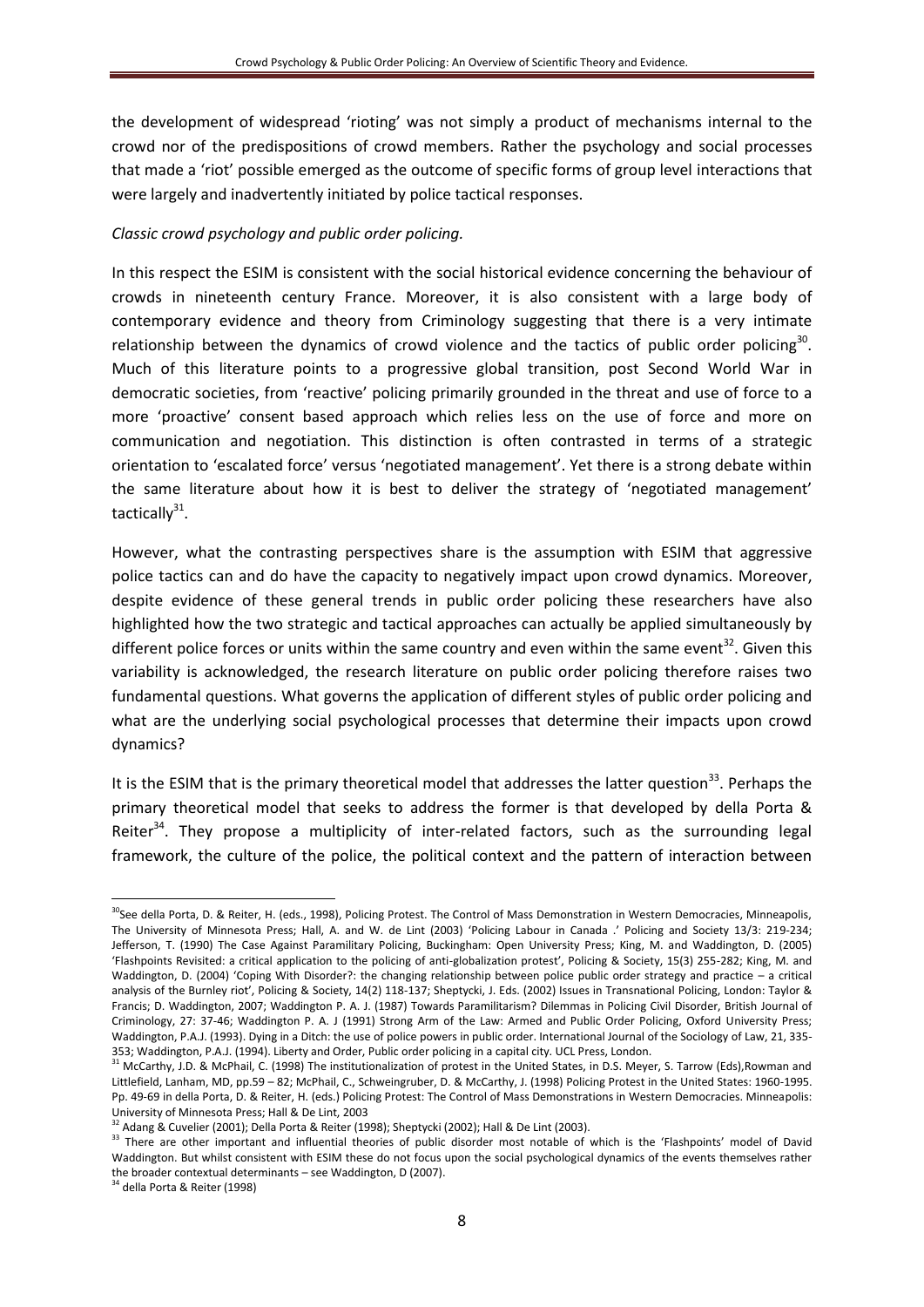the police and the crowd. They go on to argue these variables then function together to produce 'police knowledge' which in turn determines the style of policing that is adopted. There is therefore considerable support within the literature for the suggestion that any adequate explanation of crowd behaviour and public disorder must include an analysis of police knowledge and behaviour.

Within the literature addressing the issue of 'police knowledge' the evidence suggests that one of the problems facing public order policing is that training in England and Wales deals very little, if at all, with the background scientific literature. During systematic observations of a range of training courses for public order policing in England and Wales there was little is any formal discussion of the background literature relating to crowd psychology or public order policing <sup>35</sup>. None the less the research suggests that implicit in much of the discussions about tactics were assumptions derived from the work of Gustavé Le Bon. Given that 'classic' theory has been extensively endorsed by social scientists from the nineteenth century onwards it should not be surprising that this research goes on to suggests that 'classic' theory has become institutionalised in public order training within England and Wales<sup>36</sup>.

Indeed, supporting this contention, classic theory appears in the pre read material for the 2006 version of the NPIA (then NCPE) Public Order Commanders Course which states for example, that "*a crowd is a device for indulging ourselves in a kind of temporary insanity by all going crazy together*". The document goes on to state that "*all psychologists seem to agree, that membership of a crowd results in a lessening of an individual's ability to think rationally, whilst at the same time his / her more primitive impulses are elicited in a harmonious fashion with the emerging primitive impulses of all the other crowd members. The result being the establishment of a collective mind. As you can see, all these theorists have made points concerning crowd behaviour which contain a lot of truths.*" Classic theory also appears in the input regarding crowd psychology in the 2007 version of the NPIA training for the policing of events (a course designed to support police training for the 2012 Olympics). The 2008 documentation regarding learning outcomes from this course states that trainees should be able to "*describe the make up of a mob*". They should understand how "*based upon the research of Le Bon, a group of people may be termed either 'crowd' or 'mob'*" and that "*classical theories of crowd formation discuss how the mob is formed from a crowd*" 37 .

However, the scientific research on crowd dynamics suggests that a central problem with this theoretical perspective on crowd psychology is not simply that it is outdated and inconsistent with the scientific literature. Rather, that it leads to a perception among the police of crowds as inherently irrational and uniformly dangerous. Indeed, the research evidence supports the idea that as a consequence of this training police of all ranks in England and Wales tend to see the general heterogeneous composition of crowds in terms of a simple dichotomy; an irrational majority and a violent minority who can easily assert influence over the crowd. Moreover, where this understanding is in place there is also an increase in police officers support for and use of tactics which rely upon the use or threat of indiscriminate force. A convergence of these factors of 'police knowledge' then interacts with the practical constraints of operational policing (e.g. PSU tactical formations, protective equipment) in a way that increases the likelihood that the police will use

<sup>&</sup>lt;sup>35</sup> Observations conducted at two Initial Public Order Commander (IPOC) courses; One Major Sporting Events (MSE) course; One, Tactical Advisors course and three public order Common Minimum Standard (CMS) courses.

<sup>&</sup>lt;sup>36</sup> Hoggett, J. & Stott, C. (in press, a) Crowd psychology, public order police training and the policing of football crowds. Policing: An international Journal of Police Strategies and Management.

<sup>37</sup> Page 4.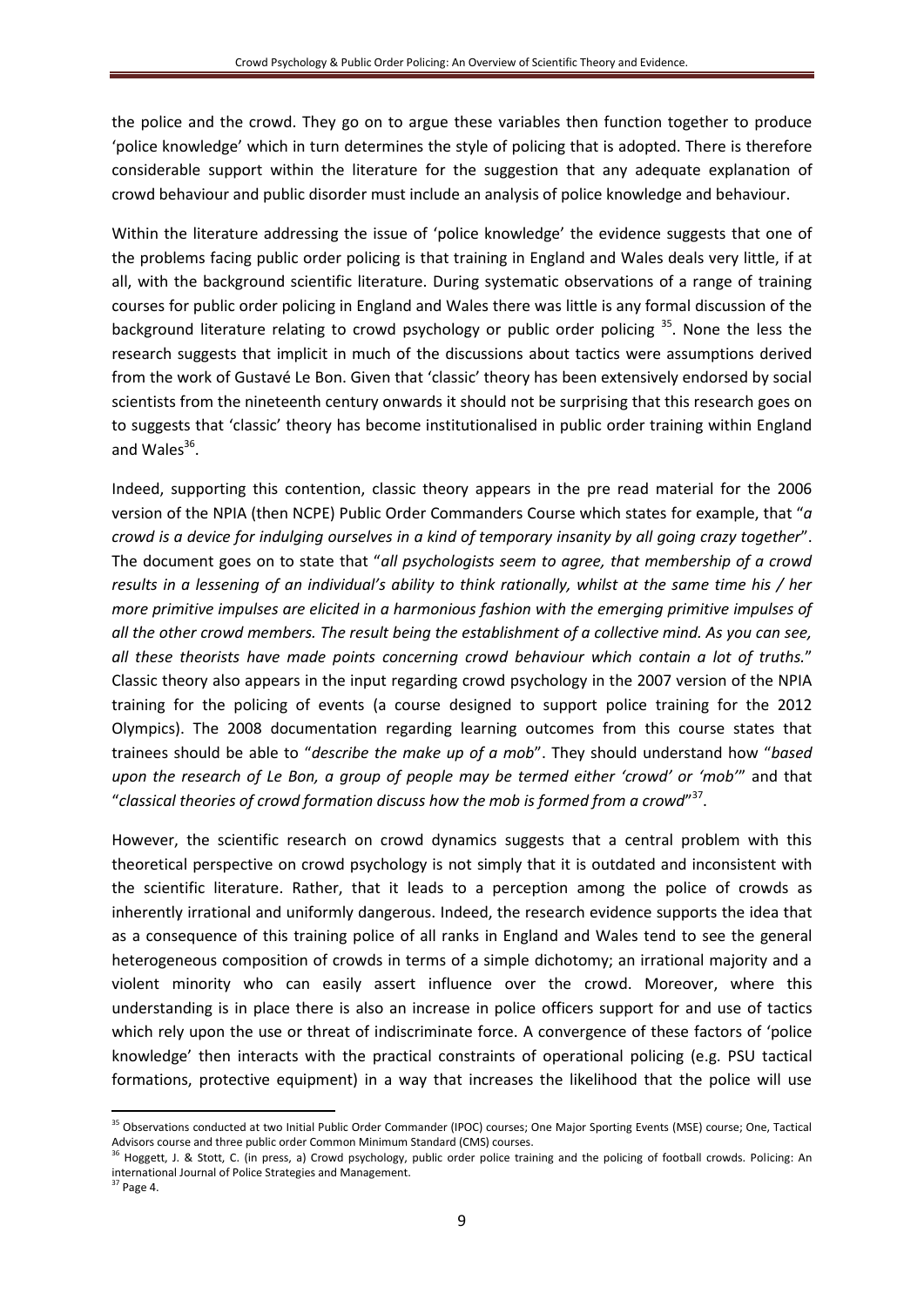indiscriminate force against whole crowds even when it is only a minority that are judged to be posing any threat to public order<sup>38</sup>.

The ESIM and its supporting evidence also suggests that such indiscriminate use of force can then somewhat ironically contribute to a widespread *escalation* in the levels of public disorder. For example, during the 'anti-poll tax' demonstration in central London on the 31 of March 1990, a small sit down protest combined with some minor confrontation outside Downing Street led very rapidly to forceful police intervention against large sections of the demonstration. The evidence derived from a systematic study of this event suggests that the police decision to use force in this way was driven by the 'classic' view of crowd psychology and dynamics. As such the actions of a minority within the crowd just outside Downing Street led to the perception among police commanders that the entire crowd in this vicinity was likely to become disorderly. As a consequence a decision was taken to disperse the crowd from the whole of Whitehall.

But this research evidence also suggests that people in the crowd in Whitehall could see no threat to public order, just legitimate civil disobedience against what was seen by demonstrators as an unjust system of taxation. Consequently large numbers of demonstrators came to perceive the indiscriminately forceful intervention of the police as an attack on democratic rights. In technical terms people in the crowd began to collectively perceive their intergroup relationship with the police as illegitimate. Thus, the relatively indiscriminate use of force interacted with crowd dynamics in such a manner that it led to a change in the crowd's social identity. This change meant that there was an emergent psychological unity and shared perception within the crowd that participants were justified and powerful enough to confront the police. Of course, such emergent and escalating hostility was likely to confirm initial police views that the crowd was becoming disorderly which would correspond with the further increase in the scale and intensity of forceful intervention that was observed. Thus the research suggests that a process of interaction then cycled back and forth until it culminated in one of the largest riots ever witnessed in central London<sup>39</sup>.

But it should not be assumed that there is a simple deterministic process from crowd theory to operational practice. For example, it is evident from various observations of the policing of football crowds in England and Wales that a good deal of police good practice does occur with respect to managing crowds dynamics despite the overwhelming dominance of classic theory<sup>40</sup>. However, it is apparent that the way this practice is understood is largely experiential (i.e. good practice that is linked to police operational experience). With an absence of the correct theoretical knowledge, experienced police officers are not then in a position to fully understand the general principles through which this good practice is having its positive impact. It therefore becomes more challenging to extract these principles of good practice from specific local contexts, integrate them into training and apply them to other situations in a manner that assists the police locally and nationally in disseminating and coordinating good practice<sup>41</sup>.

<sup>&</sup>lt;sup>38</sup> Stott, C.J & Reicher, S.D (1998a) Crowd action as intergroup process: Introducing the police perspective, European Journal of Social Psychology, 26, 509-529; Drury, J., Stott, C., & Farsides, T. (2003) The role of police perceptions and practices in the development of public disorder, Journal of Applied Social Psychology, 33(7), pp. 1480-1500. Hoggett, J. & Stott, C (in press, b) The role of crowd theory in determining the use of force in public order policing. Policing and Society. <sup>39</sup> Stott & Drury, 2000

<sup>40</sup> Stott, Livingstone & Hoggett (2007) Policing football crowds in England and Wales: a model of 'good practice'? Policing and Society, 18, 258-281.

 $41$  Hoggett, J & Stott (in press, a & b)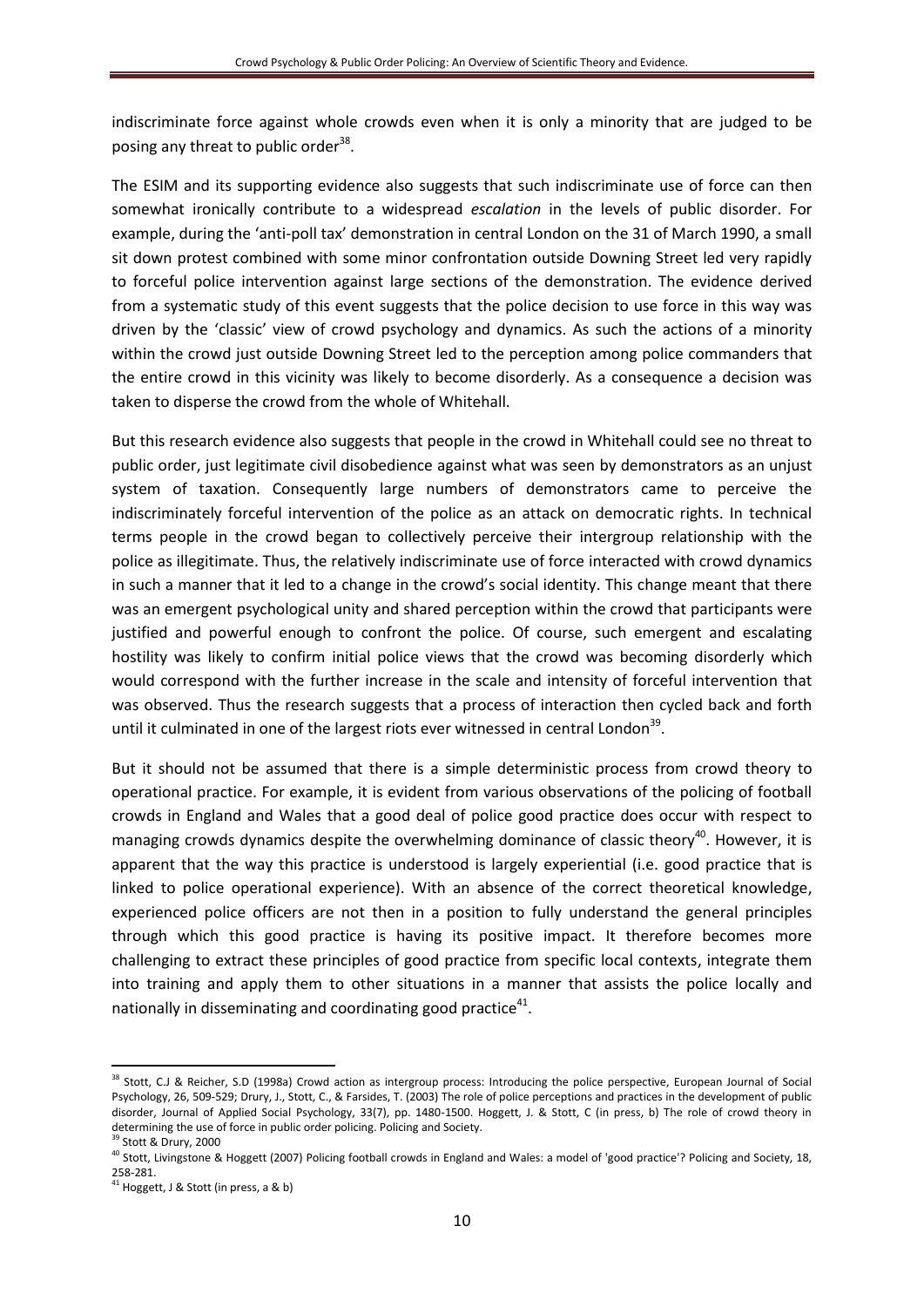### *Good practices in the management of public order during crowd events.*

Accordingly, it is a central theoretical position of the ESIM that collective disorder can and does emerge directly from the social identity processes and intergroup dynamics that materialise during crowd events, dynamics of which 'police knowledge' and tactics are ubiquitously a component part. Therefore, the central advantage of the social identity based model of crowd psychology is that it can and does begin to identify the key processes underlying the emergence and escalation of crowd conflict. But by the very same logic it is also able to provide a set of theoretical concepts and principles through which the likelihood of collective conflict can be reduced. Thus, Stephen Reicher and colleagues have outlined a set of ESIM derived principles relating to the effective management of crowds<sup>42</sup>; principles which have been partially incorporated into the 2003 version of the ACPO Manual of Guidance for Keeping the Peace.

These principles propose that prior to a crowd event it is important for police forces to *educate* themselves about the cultural norms of crowds and the legitimate intentions for participants that flow from these. It is recommended that the subsequent police strategy is not oriented exclusively toward the control of the crowd through the use or obvious threat of force but also the effective *facilitation* of the legitimate intentions underpinning crowd action. The police tactics for managing the event should then be capable of *communicating* police intentions to facilitate crowd members' rights, for example, to protest. Most importantly of all, if and when the police are required to use force that they *differentiate* between groups and individuals within the crowd and above all avoid the indiscriminate use of force.

A central feature of the development of the ESIM has been its application to the management of crowd dynamics in relation to football matches with an international dimension. For example, analysis of English and Scottish fan collective behaviour during the 1998 Football World Cup Finals in France showed that while perceptions of illegitimacy underlay conflict escalation in crowds, perceptions of legitimacy underlay absences of collective conflict<sup>43</sup>. What these studies also reveal is the complexity of the relationship between police tactics and crowd behaviour, particularly in terms of crowd participants' views of the legitimacy of police tactics and the appropriate junctures for police use of force. None the less this research confirms that perceptions of police legitimacy are critical because they affect the crowd's internal dynamics, facilitating or undermining the ability of those seeking conflict to exert social influence upon others in the crowd.

What these studies of football crowds also highlight is the need to conceptualise 'risk' to public order as a *process* arising from the operation of the group level dynamics that occur during crowd events (both within and between the crowd and police). In turn, the effectiveness of public order policing can be understood and analysed in terms of its ability to proactively manage these group level dynamics in a way that minimises the potential for large scale incidents of disorder to emerge. Put slightly differently, the ESIM suggests that the effectiveness of police strategy and tactics should be evaluated by their impact upon the crowd dynamics of legitimacy and power. However, fully testing the value of this ESIM approach to public order policing requires (1) systematic research on

<sup>&</sup>lt;sup>42</sup> Reicher, S., Stott, C., Cronin, P. & Adang, O. (2004) An Integrated Approach to Crowd Psychology and Public Order Policing. Policing: An International Journal of Police Strategies and Management. 27, 558-572

<sup>43</sup> See Stott, C.J., Hutchison, P. & Drury, J. (2001) 'Hooligans' abroad? Inter-group dynamics, social identity and participation in collective 'disorder' at the 1998 World Cup Finals. British Journal of Social Psychology, 40, 359-384; Stott, C.J. & Reicher, S.D. (1998b). How conflict escalates: The inter-group dynamics of collective football crowd 'violence'. Sociology, 32, 353-377.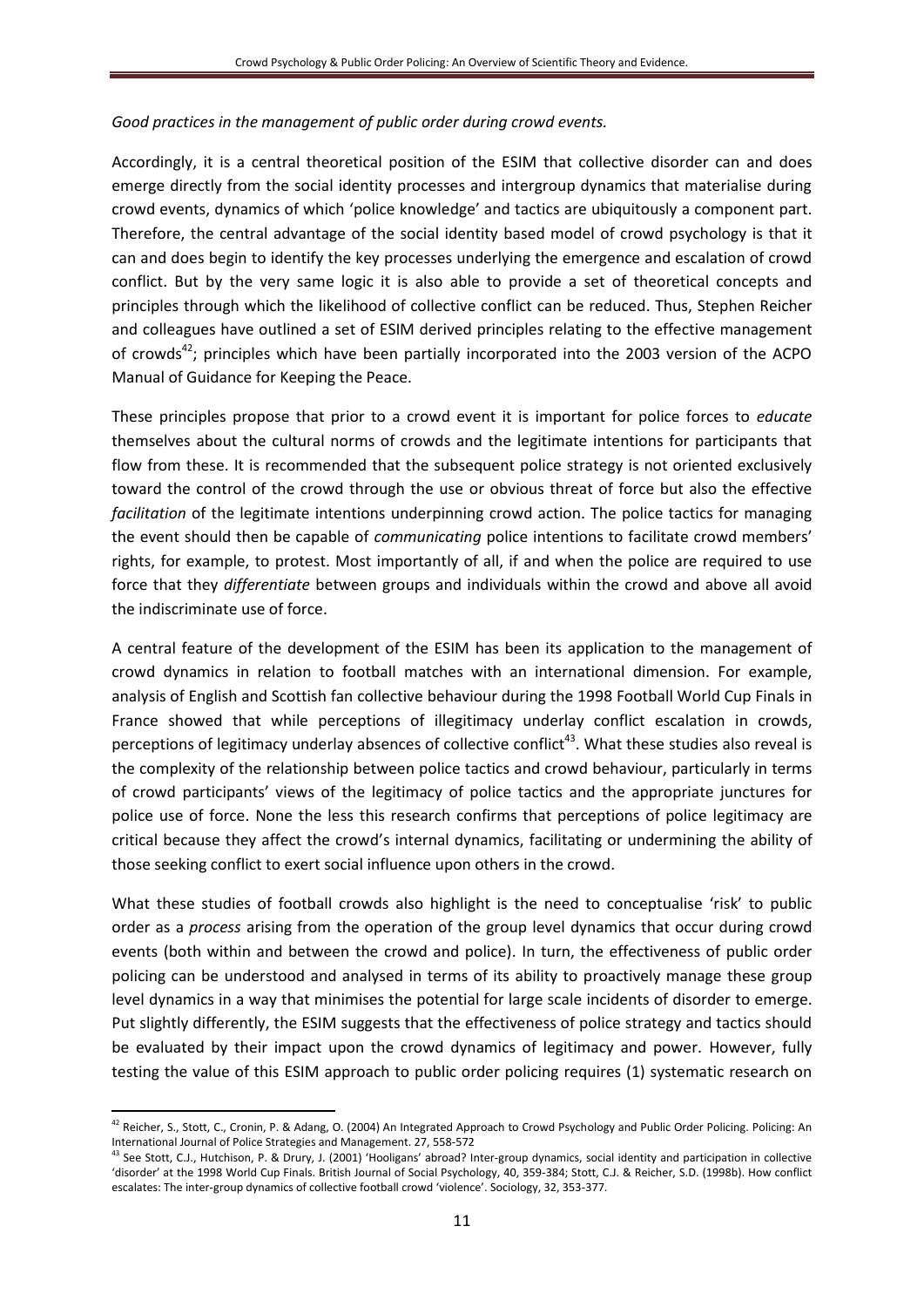the policing tactics and strategies that influence public order dynamics, and (2) the application of ESIM principles to develop specific guidelines for public order policing that are then successfully implemented at an operational level.

An important step toward generating such links between research and practice was taken in 2001, when the U.K. Home Office began to fund a programme of studies of the policing of English football fans travelling abroad. This research led by the University of Liverpool paid particular attention to developing a model of 'good practice' in public order policing with regard to the policing of high risk fan groups travelling to football matches with an international dimension. The intention was to subsequently make this model available such that it could be adopted and implemented by police forces across Europe, but in particular by the Portuguese authorities during the 2004 European Football Championships. The subsequent study observed crowd management practices at over thirty five fixtures with an international dimension, all categorised as high risk, which took place in nine European States. Data was gathered from police, fans and other relevant agencies which was then analysed to develop a theoretical model of 'dynamic risk' to public order and model of 'balanced' or 'graded' tactical police profile.

Given that the identities that drive collective action are open to change the model of 'dynamic risk' proposes that threat or 'risk' to public order during a crowd event should be conceptualised as a continuum. Movement along this continuum from low to high 'risk' can be affected by the perceived legitimacy of the intergroup relationships surrounding the crowd. The analysis suggested that a key factor governing movement along the 'risk continuum' was police tactical profile. In particular, where a 'balanced', or 'low profile', form of public order policing was in place this appeared to be most effective at minimising widespread 'hooliganism'. The critical underlying process being police capability to match or 'balance' their tactical profile proportionately to the actual levels and sources of risk to public order that were present during the event. To achieve this, the host force would need to develop a 'graded' tactical profile and ensure that their profile of policing was capable of rapid change in manner that accurately reflected the levels and sources of risk. But this required the host police to undertake constant 'dynamic risk assessment', address their information flow and their command and control capability to ensure that these assessments of risk subsequently informed tactical responses.

On this basis a model of police 'good practice' was developed. First, the initial stage of the operation should involve background preparation characterised by research not just upon those fans know to pose risk but also on the underlying culture of the fan group to be policed (e.g. what kind of behaviour do they engage in? What will be their primary legitimate motivations and intentions?) This understanding of fan culture should then be mapped onto the local context and, most importantly, consideration should be given to how the situation can be organised to facilitate the fans' legitimate intentions. Priority should be given to communicating with fan organisations about what behaviours will and will not be tolerated or where fans might like to gather to be together in a safe environment (e.g. establishing 'fan zones' with access to alcohol in popular areas).

The second stage involves initial contact with the mass of visiting fans, a stage that should be characterised by 'low impact' visibility, information gathering and monitoring. This stage is very important for establishing the perceived legitimacy of the relationships between the local police and fans, for defining the intention of the police to facilitate fans' legitimate behaviour and for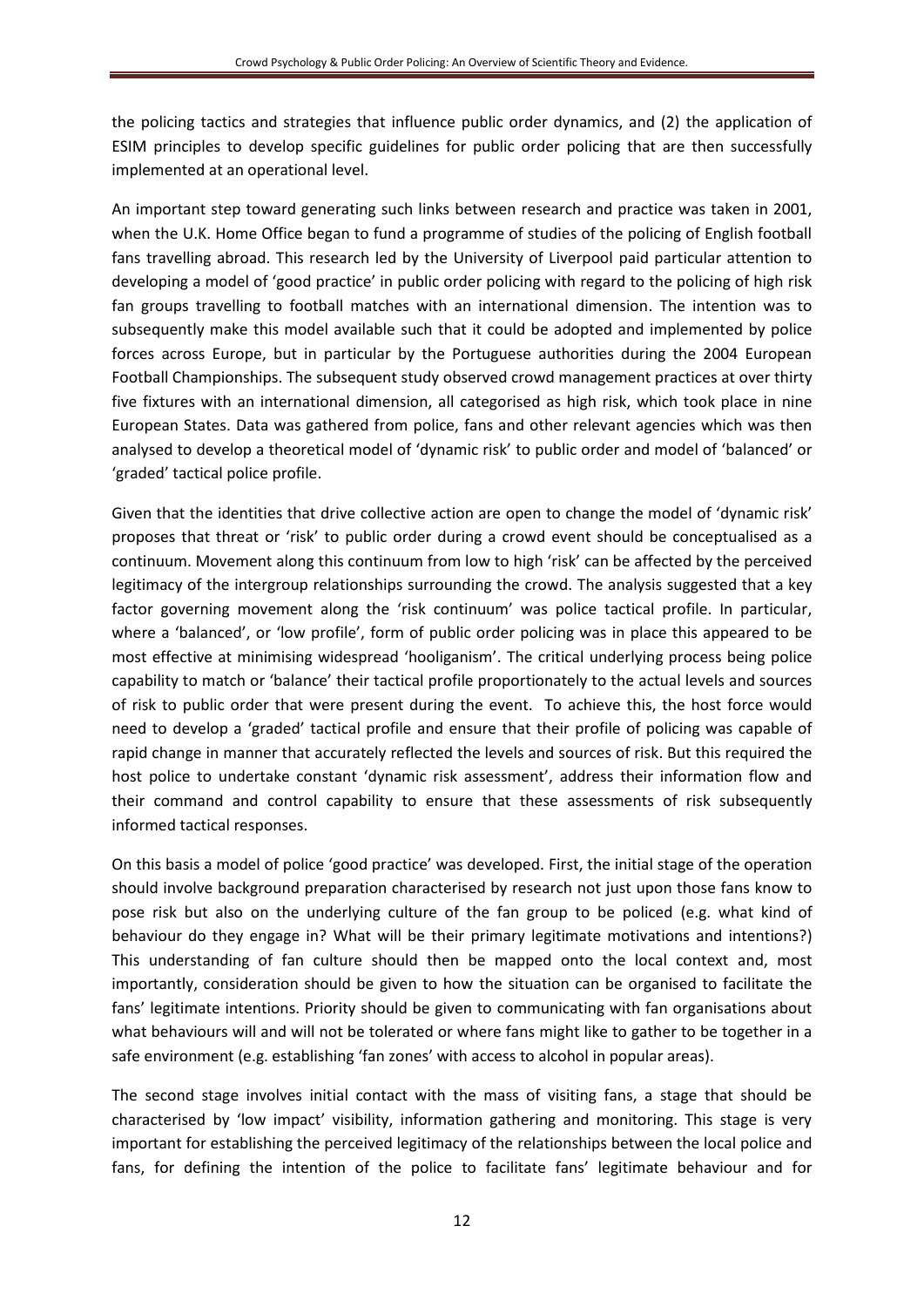identifying those seeking to be confrontational. To this end, it was suggested that police officers should be deployed in pairs or in small groups in standard uniform preferably dispersed widely across and within crowds; if riot squad officers were to be used, they should be deployed also in pairs or small groups without helmets or shields and with batons sheathed. The police should engage in high levels of positive interpersonal interaction with fans (non-aggressive posture, smiles, nods, accommodating requests for photographs, etc). Where language is not a barrier, officers should try to communicate with fans to gather information about their demeanour, intentions, concerns and sensibilities. This initial stage would then be effective at assisting the host force in actively constructing perceptions of police legitimacy within the crowds and gathering information about the overall level of risk and in particular the activity and intentions of groups and individuals within crowds who may or may not be posing threats to public order.

There would, of course, be situations in which risk is identified. Depending upon the nature of these risks, the model of good practice proposed that certain forms of escalation in police deployment would be effective. This second stage of the graded tactical profile should be characterised by the firm but targeted communication of tolerance limits, and some increased visibility of the police's capability to use force. Certainly, officers monitoring fan behaviour in stage one will have identified those who are judged to be posing a potential risk. Further to this, a process of communication should be engaged defining the situation (so that all those present understand the police's awareness of the problem) and communicating to those posing the risk that they are provoking the potential for police sanction. Moreover, those fans acting legitimately should be allowed to leave the vicinity and some time to impose 'self-policing' – so that those within the crowd may begin to control those posing the problem. If a riot squad is used at this stage they should still be in standard or 'peace level' uniform (i.e. not at this stage wearing helmets or holding shields and batons in sheaths).

Should these measures not deal with the situation, then it was proposed that further escalation may be required. This third stage should normally be characterised by targeted intervention and the removal of situational risk factors (i.e. not simply targeting 'known hooligans', but making an intervention that is fully informed of the factors that are actually causing the problem). The objective of police deployment at this stage is to minimise risk and it is therefore essential that actions are not conducted that actually serve to escalate tensions. Therefore, as this escalation of force takes place, it is vital that valid intelligence about the source of the risk is communicated clearly to the intervention squads being deployed. It was made clear that it is simply not sufficient to act against a whole crowd of fans who happen to be present, unless there is validated situational evidence that they are uniformly seeking to provoke disorder.

Beyond this, there were of course, options for increased use of force including baton charges, watercannon, gas, rubber bullets etc – but it was made clear that throughout the study the researchers had yet to witness a situation in a football context in which such weaponry had been used either appropriately or effectively. It was made clear once again that indiscriminate intervention would only initially increase the level of risk, but if police use of force was evidence led and accurately targeted, the intervention, even at this level, would not be seen as illegitimate by the majority of the crowd. Therefore police would be able to deal effectively with those issues threatening public order without themselves escalating the disorder. Having achieved this, there should then be a deescalation policy in place to ensure an early restoration of normal level policing.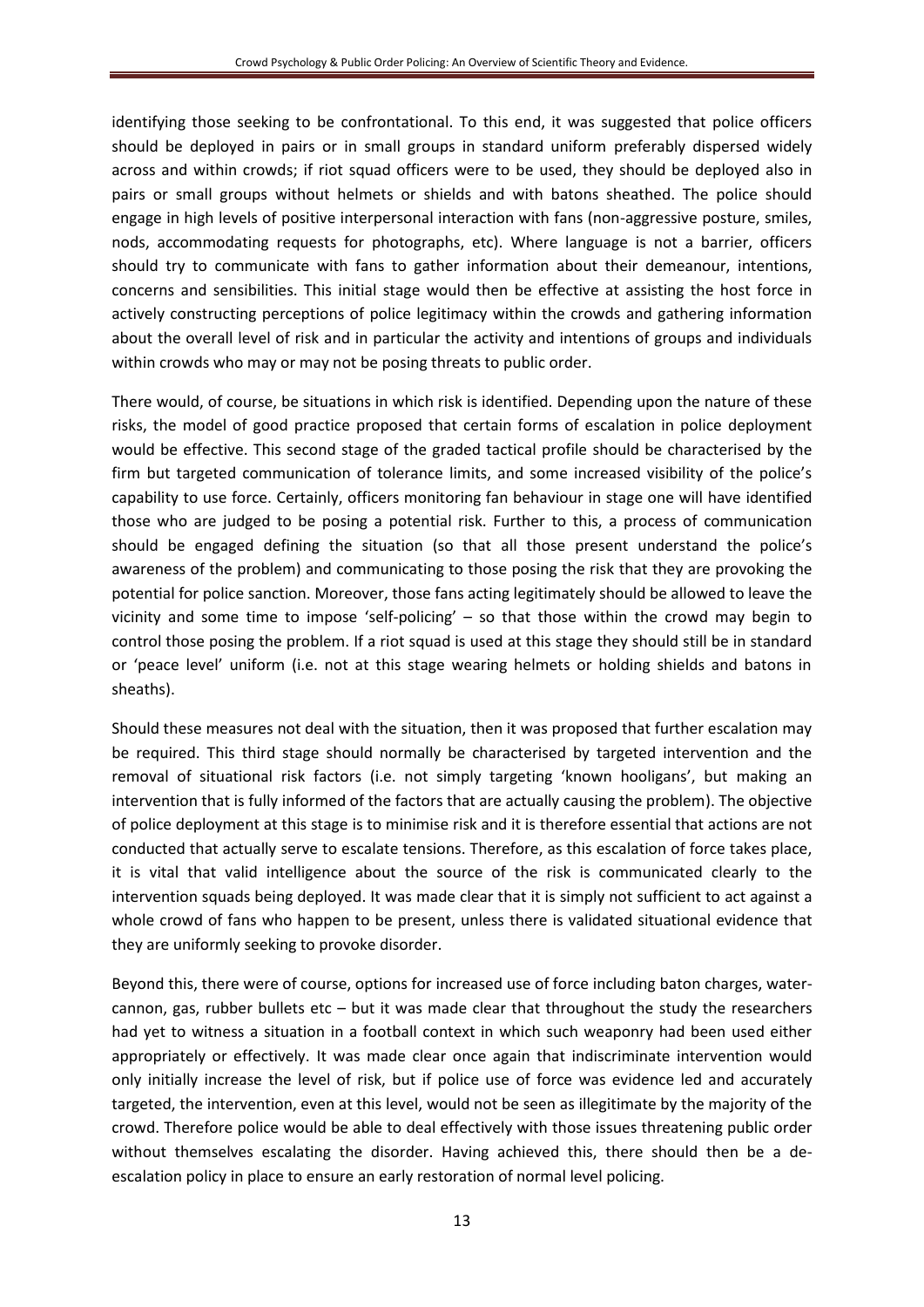Thus, the research suggested that by continuously acting to gather information during events police were more capable of intervening in ways that achieved a differentiated use of force and engaged with risks to public order much earlier in the potential cycle of escalation. Moreover, where there was a strategic orientation of the police toward the facilitation of fans' lawful intentions and behaviours this tended to be combined with the capability to use of non-confrontational tactical options (such as interacting positively with fans). This facilitated police ability to gather 'real time' and valid intelligence of any emerging risk and to react rapidly to them in a manner that avoided the indiscriminate use of force. These tactics in turn appeared to be associated with shared perceptions among fans of the legitimacy of their relationship with the police. Moreover, there was evidence of lower levels of disorder, fans marginalising 'hooligans' and even seeking to prevent disorder by 'selfpolicing' those fans behaving in a manner likely to provoke aggressive police response<sup>44</sup>. In other words, a graded tactical profile was effective at managing the group level and social psychological dynamics of crowd events<sup>45</sup>

# *Application and validation at Euro2004.*

This model of good practice and underlying theory made its most significant impact upon policy and operational practice through a series of consultations with the Portuguese Public Security Police (*Polícia de Segurança Pública* or PSP) <sup>46</sup> who then utilized it in the development of their 'use of force' strategy for the 2004 UEFA Football European Championships (Euro2004). Therefore the security policy for the tournament was in line with the research evidence and ESIM psychological theory<sup>47</sup>. The PSP's public order strategy and tactical model focused upon a four-stage graded intervention policy that was oriented toward facilitating fans' legitimate intentions and avoiding unnecessary or indiscriminate use of coercive force. Subsequently, the PSP cooperated with a major research study into the policing of the tournament and its impact on crowd psychology and behaviour<sup>48</sup> the data from which confirm the successful implementation of their strategy and tactics on the one hand, and extremely low levels of 'disorder' on the other.

More specifically, the data from this research suggests that where crowds were gathered (even during events defined by the authorities as posing increased risk) there was often no obvious uniformed police presence. Instead, police in standard uniform, working in pairs and small groups, would integrate themselves into crowds of fans. The role of these officers was to communicate with fans, facilitate (e.g. provide directions or advice), monitor for emergent risk and, if necessary, to provide a capability for dealing with low level problems (e.g. minor arguments between individuals in the street). Simultaneously, small teams of plain clothed officers would operate within crowds monitoring for and intervening against activity likely to provoke (e.g. groups or individuals acting in

 $\overline{\phantom{a}}$ 

48 Funded by Economic and Social Research Council (RES-000-23-0617) and the U.K. Home Office.

<sup>&</sup>lt;sup>44</sup> See Stott, c. & Adang, O. (2009) Understanding and managing risk - Policing football matches with an International Dimension in the European Union. Slagelse: Bavnebanke Press; Stott, C. J. & Adang, O.M.J. (2004) 'Disorderly' conduct: social psychology and the control of football 'hooliganism' at 'Euro2004'. The Psychologist. 318-319.

<sup>&</sup>lt;sup>45</sup> Stott and Adang (2004)

<sup>46</sup> For example: Stott, C.J. & Adang, O (2002) Policing Euro 2000. Invited presentation to the 'Euro2004 – A Question of Security' Conference, Instituto Superior de Ciências Policiais e Segurança Interna, Lisbon; Stott, C.J & Adang, O.M.J. (2003) Policing Football Matches with an International Dimension in the European Union: understanding and managing risk. Unpublished report, U.K. Home Office. Stott, C.J. & Adang,O.M.J. (2003b). Crowd psychology and public order policing. Paper presented at PSP Euro2004 Strategy meeting, Instituto Superior de Ciências Policiais e Segurança Interna, Lisbon. Adang, O.M.J. & Stott, C.J. (2003). Policing football matches with an international dimension. Paper presented at CEPOL-seminar Sports Violence, Instituto Superior de Ciências Policiais e Segurança Interna, Lisbon; Adang, O.M.J. & Stott, C.J. (2004). Preparing for Euro2004: Policing international football matches in Portugal. Unpublished report for the Portuguese Public Security Police.

<sup>47</sup> Coordinating and Planning Committee for Euro2004 (PSP) (2003) Planning directive No/03. Level of Police Intervention to be adopted for Euro2004. PSP Coordinating and Planning Committee for Euro2004. National Directorate, Ministry of Internal Administration.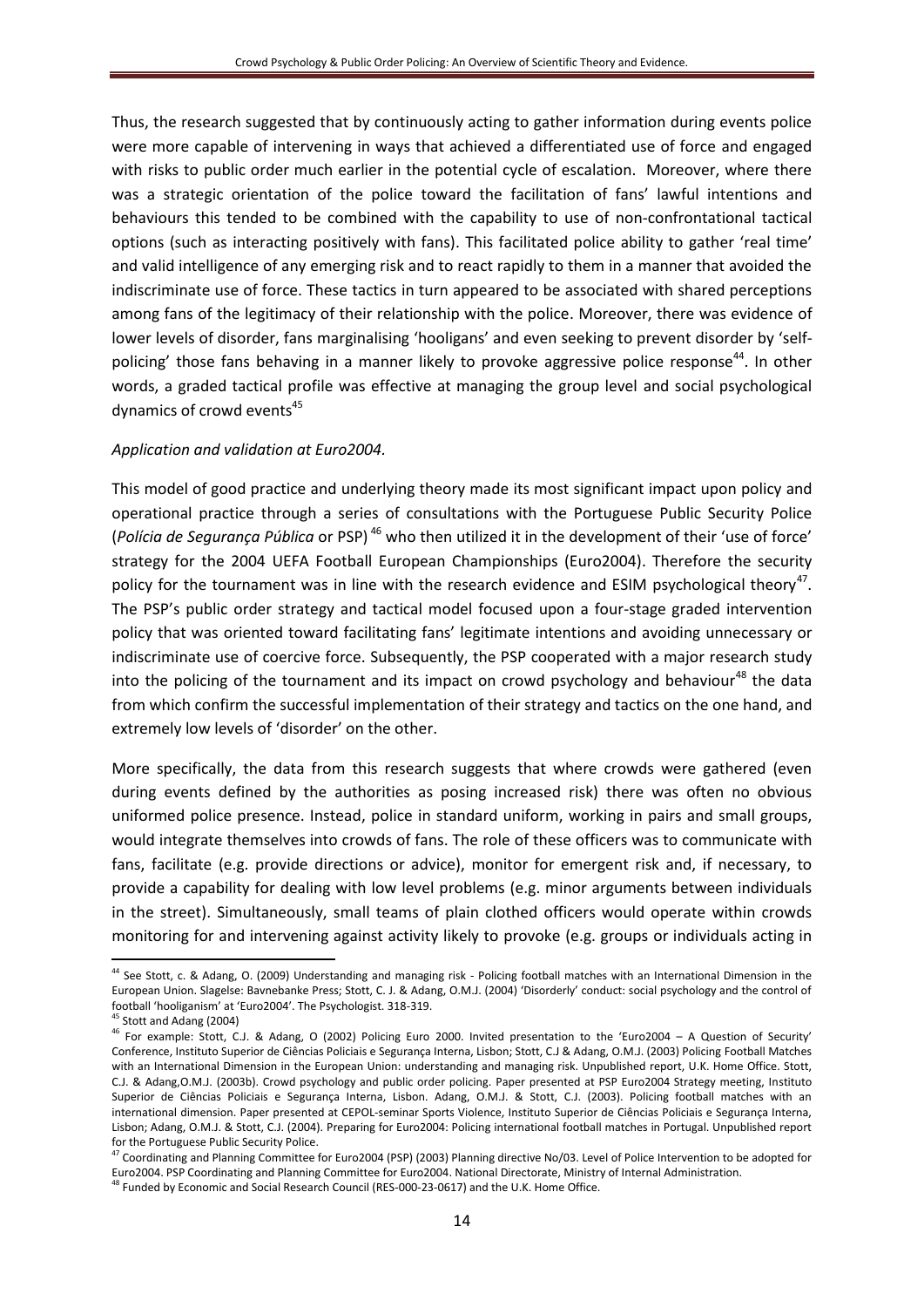openly hostile ways). If larger scale problems emerged the PSP would move to a level two formation. This involved larger groups of police in standard uniform who would communicate with fans and negotiate potential solutions to problems. These groups could if necessary quickly escalate to level three formations by donning protective equipment carried with them on their belts.

Throughout, officers from the *Corpo de Intervenção* (the PSP's 'riot units') would be stationed nearby but out of sight in order to provide a capability for high level use of force if required. Perhaps most remarkably of all, however, the data suggest that the visibility of paramilitary style police was virtually zero throughout the tournament and that there were no major incidents of 'disorder' in match cities and only one England fan arrested for a violence related offence, despite the presence of approximately 150,000 England fans during the tournament. Indeed, the *Corpo de Intervenção* for Northern Portugal did not record a single circumstance where they were required to draw a baton for the entire tournament (including for the high risk fixture between the Netherland and Germany). Thus, the evidence suggests that where a graded tactical approach is utilised there are fewer requirements to use police units who by their very purpose and training are likely to employ tactics involving indiscriminate force against crowds.

This research therefore demonstrates that during the tournament a form of graded tactical profile in line with the ESIM derived theoretical models of police good practice was successfully implemented. This approach was highly pro-active rather than laissez-faire, utilising a wide range of nonconfrontational tactical options that allowed police to engage with fans at an early stage prior to any threat to public order. This meant that they were more capable of supporting perceptions of police legitimacy and effectively differentiating between those within the crowd who were and who were not posing a public order risk.

Data gathered from among England fans confirms that these tactics corresponded with widespread perceptions of police legitimacy. Perceptions that were punctuated by critical moments of 'selfpolicing' that helped in the prevention of any major incidents of 'disorder' in match cities despite the presence of 'hooligans'. In contrast, subjectively illegitimate policing, in areas outside of the PSP's jurisdiction was associated with the generation and escalation of conflict combined with the apparent empowerment of hooligan fans. Perhaps most strikingly, prior to the tournament the data suggests that strong identification as an England fan implied dissimilarity to police in match cities whereas following the tournament it implied similarity. The research therefore suggests that the experience of these policing tactics positively transformed a previously antagonist relationship between England fans and the police, perhaps over the longer term. This finding suggests that the route to successful public order outcomes may be via the creation of common bonds of social identification between crowd participants and the police that emerge during the crowd event itself as an outcome of the perceived legitimacy of police tactics<sup>49</sup>.

The widely recognised success of the PSP approach has also begun subsequently to impact upon policy at a European level. For example, in 2005, the Police Cooperation Working Party of the Council of the European Union adopted policies based upon this research as addendums to the European Union Handbook on International Police Cooperation and Measures to Prevent and

**<sup>.</sup>** <sup>49</sup> Stott, C.J., Adang, O.M., Livingstone, A., & Schreiber, M. (2008) Tackling Football Hooliganism: A Quantitative Study of Public Order, Policing and Crowd Psychology. Psychology Public Policy and Law. Vol. 14, No. 2, 115–141; Stott, C., Adang, O., Livingstone, A. & Schreiber, M. (2007) Variability in the collective behaviour of England fans at Euro2004: 'Hooliganism', public order policing and social change. European Journal of Social Psychology, 37, 75-100.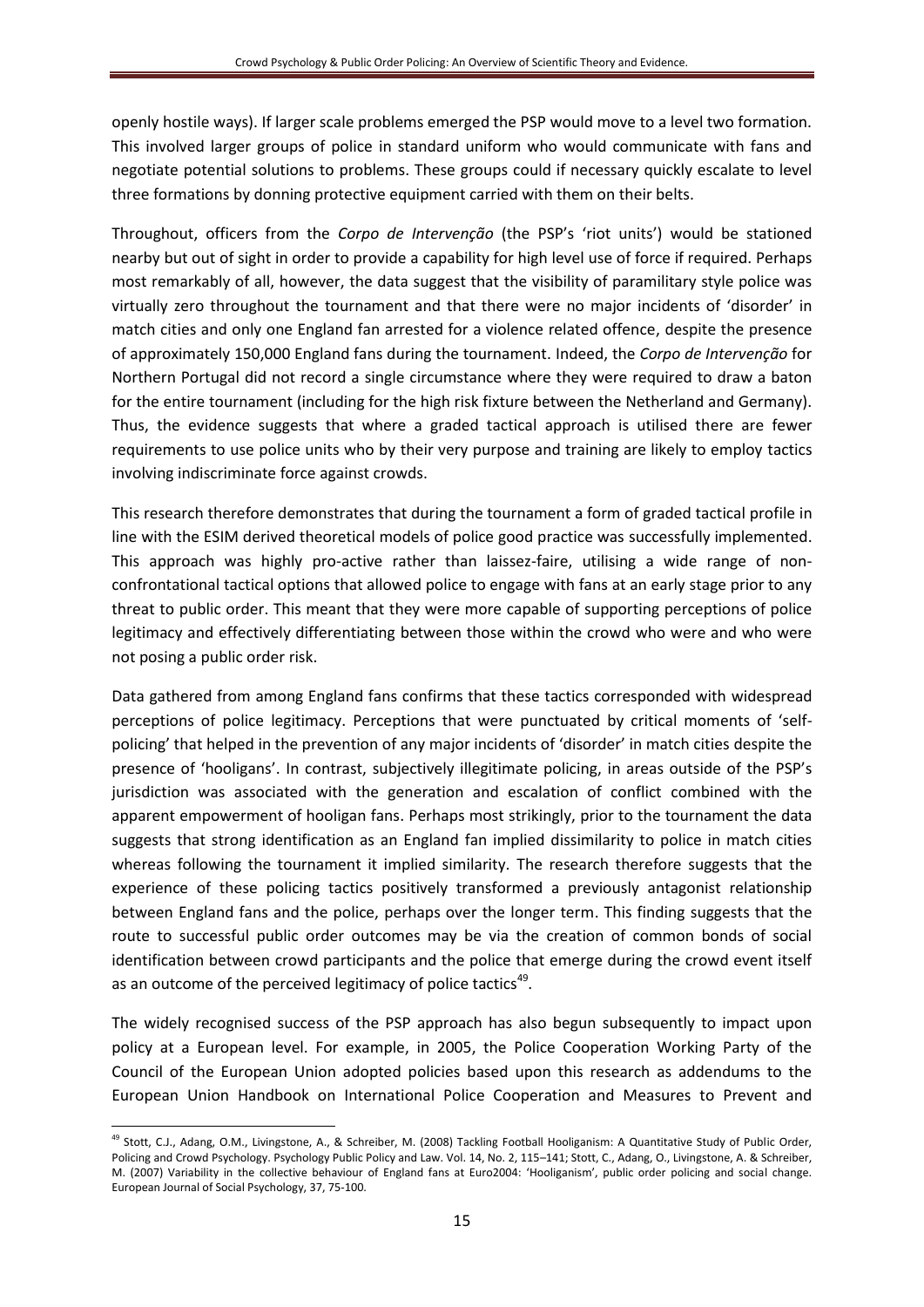Control Violence and Disturbances in Connection with Football Matches with an International Dimension<sup>50</sup>. These relate specifically to the concept of 'dynamic risk assessment' (8241/05) and 'police tactical performance for public order management in connection with international football matches' (8243/05). This research and theory also form the scientific input to a proposed curriculum in a 4.7 million Euro bid from the United Kingdom Football Policing Unit, along with forty partners from twenty nine European States, to the European Commission to fund a Pan-European Police Training Programme for police officers involved in public order management at football matches with and international dimension.

# *Implications for Policing Protest.*

There is now substantial evidence that a social identity approach to understanding crowd psychology and behaviour can be fruitful both theoretically and practically. The available evidence derived from the partnerships between science and police practice in the domain of football related public order policing therefore starts to build a very convincing empirical case for 1) the ESIM analysis of crowd dynamics and psychology and 2) police good practice. Accordingly, it is evident from the wider body of research that risks to public order are not just a feature of the crowds or those within them but can emerge from the dynamics of the events themselves; dynamics of which the police can and do play an integral role. The available research and theory suggests that the effective and efficient policing of protest crowds involves the proactive management of the crowd dynamics of legitimacy and power. While there is no universal panacea that can act as a national model within England and Wales there are clearly underlying principles that can be of use for those developing and implementing strategic and tactical models at a local level. In order to achieve this however, it is essential that the correct background theoretical understandings of crowds are in place among police.

It would appear that the most effective means of managing crowd dynamics is by ensuring that ongoing threat assessments are linked as closely as possible to graded, dynamic, specifically targeted, information led and rapid tactical deployments. Within police organisational structures within the U.K. it is evidently Bronze commanders that are best positioned to perform this function because they can adapt both the operational protocols and the tactical plan to meet the emergent risks. This would suggest that Bronze level autonomy is an important feature in allowing police tactics to adapt efficiently and effectively to the dynamics of risk that emerge during an operation itself. The research suggests that it is therefore important to empower Bronze commanders. But at the same time it is essential to train them with the necessary strategic competencies and theoretical knowledge regarding crowd dynamics<sup>51</sup>.

This tactical approach should also reflect a strategy of the facilitating fans' legitimate intentions and the early use of non-confrontational tactical options, such as communication and positive interpersonal interaction. Interacting with protestors during the event positively assists the police in risk assessment, the accurate targeting of their resources, developing channels for liaison and actively constructs views of police legitimacy in the wider crowd. In this respect it is also evident that there would be some benefit in developing the 'community policing' function, perhaps provided by

**<sup>.</sup>** <sup>50</sup> Police Cooperation Working Party of the Council of the European Union (2006) European Union Handbook on International Police Cooperation and Measures to Prevent and Control Violence and Disturbances in Connection with Football Matches with an International Dimension. Official Journal of the European Union (English Edition). 49, C32.

<sup>&</sup>lt;sup>51</sup> Stott, C., Livingstone, A. and Hoggett, J. (2008).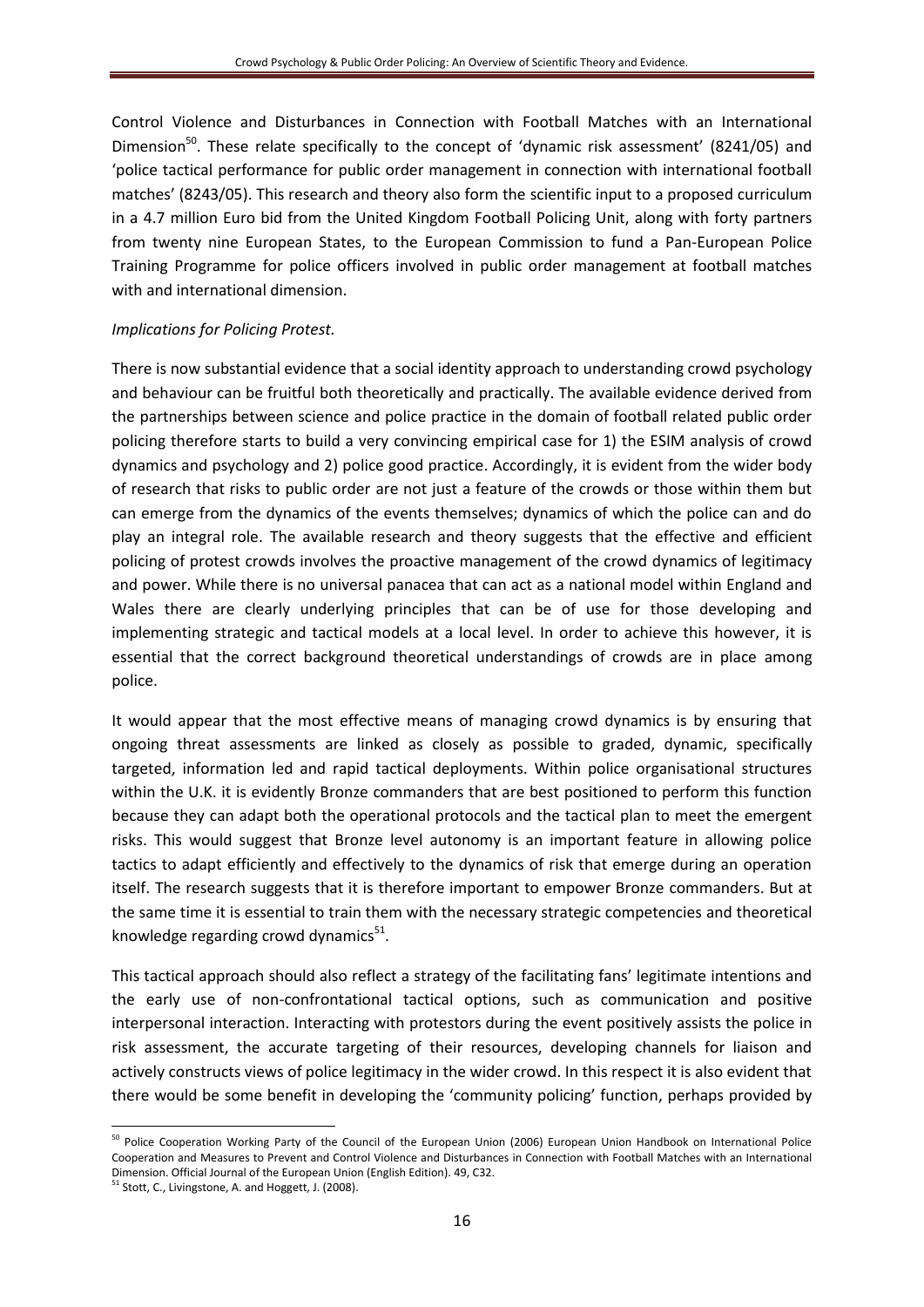special police units. It is not at this point clear who could provide such tactical capability but it is certainly already a feature of the U.K's foreign police delegations travelling abroad. For example, during the Football World Cup Finals in Germany in 2006 English uniform police were used to create an easily identifiable liaison and dialogue capability with English fans. Moreover, in Frankfurt during the visit of England fans to the city special units of German police were deployed as 'Communication Officers'. These police were observed successfully managing some very high risk crowd incidents in coordinated interventions with Bereitschaftpolizei<sup>52</sup>.

Perhaps the strongest example to date of good practice with regard to the development of a dialogue capability has occurred in the Stockholm County Police Department in Sweden. In Stockholm there were a series of protests very similar to the London G20 protest around the European Council meeting in Gothenburg in June, 2001. Around twenty five thousand people, including several 'Anarchist' organisations, took part in protests surrounding the event. The majority of these protests were peaceful but some were also extremely violent. As a consequence of a series of incidents a mass arrest of four hundred and fifty nine people took place, three demonstrators were injured by police gunfire and one hundred and fifty people, including fifty police officers, required hospital treatment. The police Commander was subsequently put on trial and acquitted over the decision to make the mass arrest but none the less the event became a critical incident for the Swedish Police. A subsequent official report led to the development of a common national tactical concept for policing crowds. The concept was informed by the ESIM and other research which identified the manner in which interactions between demonstrators and police were critical in terms of governing the processes of escalation and de-escalation.

As a consequence the Swedish National Police Board developed and began to implement the Special Police Tactic (SPT) nationally via training at the National Police Academy. The SPT is based around highly mobile units with protective equipment capable of working as together in a manner very similar to the Police Support Unit in the U.K. But the theoretical model underpinning the strategy recognises the importance of group interaction and is linked to the ESIM via training and pre-reading materials<sup>53</sup>. In addition, to the 'repressive' tactics reliant on the use of force the SPT also includes arrest squads and dialogue police. The dialogue police play an important function within the policing of crowd events but have an explicitly 'non-repressive' function. Dialogue police work in pairs and normally civilian clothes but are distinguishable by yellow bibs which display the words 'Dialogue Police'. Their primary role is to act as a communication link between demonstrators and police commanders. However, their goal is to avoid confrontation through genuine dialogue, communication, identifying potential risks to public order, the facilitation of protestors' legitimate intentions and to create self policing among the crowd.

Dialogue police were drawn in part from a background of being negotiators and some had experience of negotiation from peacekeeping missions in the Balkans. They carry many of these principles with them into their role in public order management. They work before during and after events to establish links to radical protest groups over extended period such that during events they know and are known to key figures within such groups. In effect, the dialogue police adopt a

<sup>52</sup> See Stott, C & Pearson, G (2007) p238-297.

<sup>53</sup> The pre-read materials for command level training include Reicher et al (2004) Reicher, S., Stott, C., Drury, J, Adang, O., Cronin, P., & Livingstone, A. (2007) Knowledge-Based Public Order Policing: Principles and Practice. Policing. 1, 403–415., 2007) and Dr. Stott provides lectures for the public order training courses for the SPT held at the Swedish Police Academy.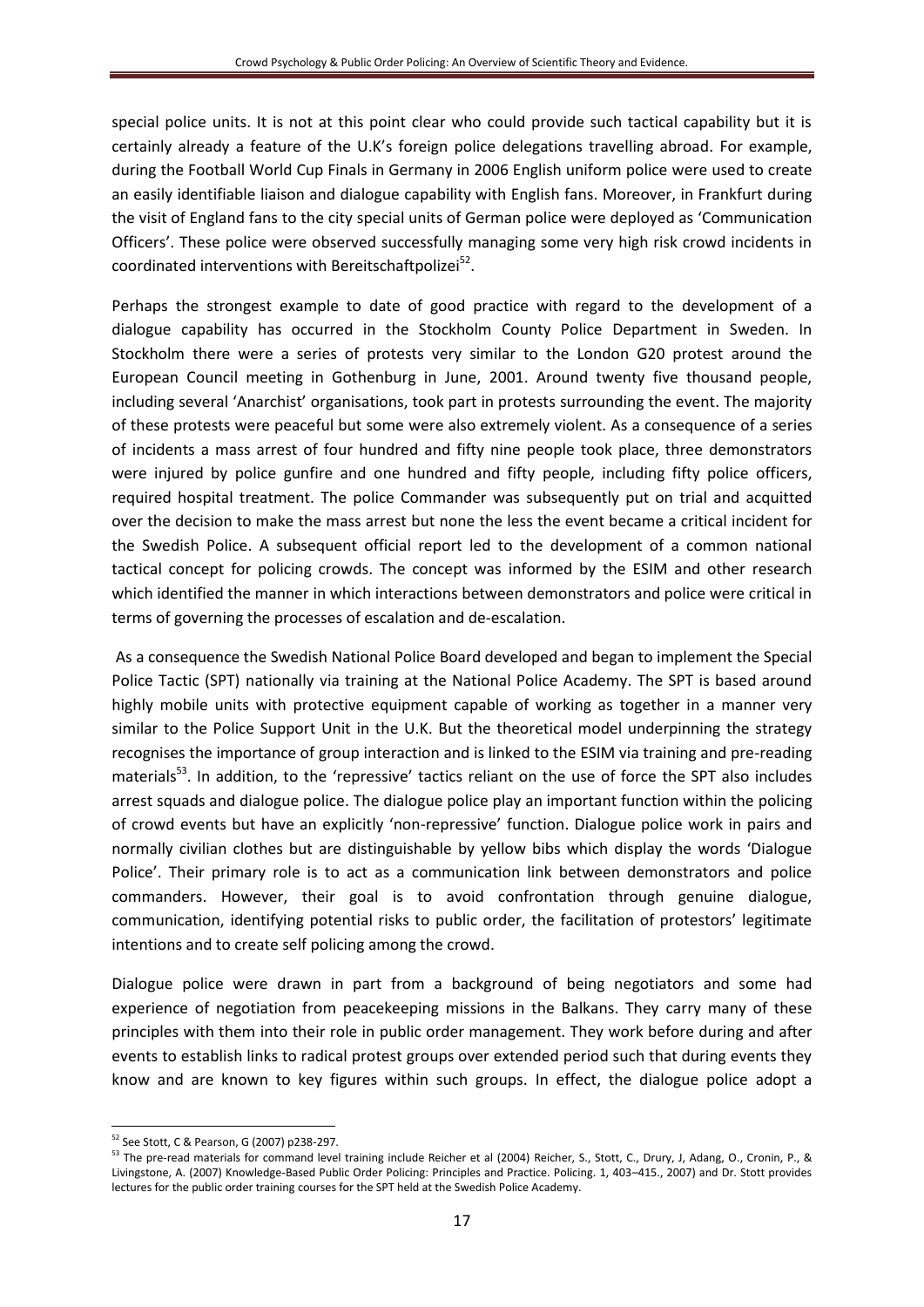'community policing' orientation to crowd participants. They are then able to build links of mediation and negotiation between police commanders and influential protesters during crowd events<sup>54</sup>. Moreover, since they understand and have points of contact with the groups they are able to assist both commanders and protestors by providing advice on and negotiating the potential impacts of different courses of action. Since their inception no information from dialogue police has ever been used in the conviction of anyone arrested during a crowd event.

Initially there was a great deal of hostility to the dialogue police from protestors but also from police colleagues. The non-repressive function along with not playing an 'intelligence' role (e.g. gathering information that would be used to compile intelligence files or secure prosecutions) assisted the dialogue units in gaining trust with protestors. Moreover, in order to maintain their links to protestors they would be required to acknowledge that the indiscriminate use of force by police was itself a factor increasing the levels of hostility. But given the defining roles and responsibilities of the police a common reaction from other officers was that the dialogue police had compromises themselves as police officers, taken the side of demonstrators, 'gone soft' and were in and of themselves a sign of police weakness. As such the dialogue units were initially ostracised as 'traitors' by colleagues. However, within a short period of time police commanders began to recognise that dialogue had positive effects in terms of reducing disorder and they are now an established and highly effective component of the Stockholm Police Department<sup>55</sup>.

<sup>&</sup>lt;sup>54</sup> Although it is important to recognise that influence processes are dependent upon circumstances.

<sup>55</sup> Holgersson, S (2009) Dialogue Police: Experiences, Observations and Possibilities. Stockholm: The Swedish National Police Board; Knutson, J. & Holgersson, S. (in press) Dialogue policing – a means for less collective violence? In T. Madensen & J. Knutsson (eds) Crime Prevention Studies: Preventing Collective Violence. Monsey, NY and Cullompton, Devon, UK: Criminal Justice Press and Willan Publishing.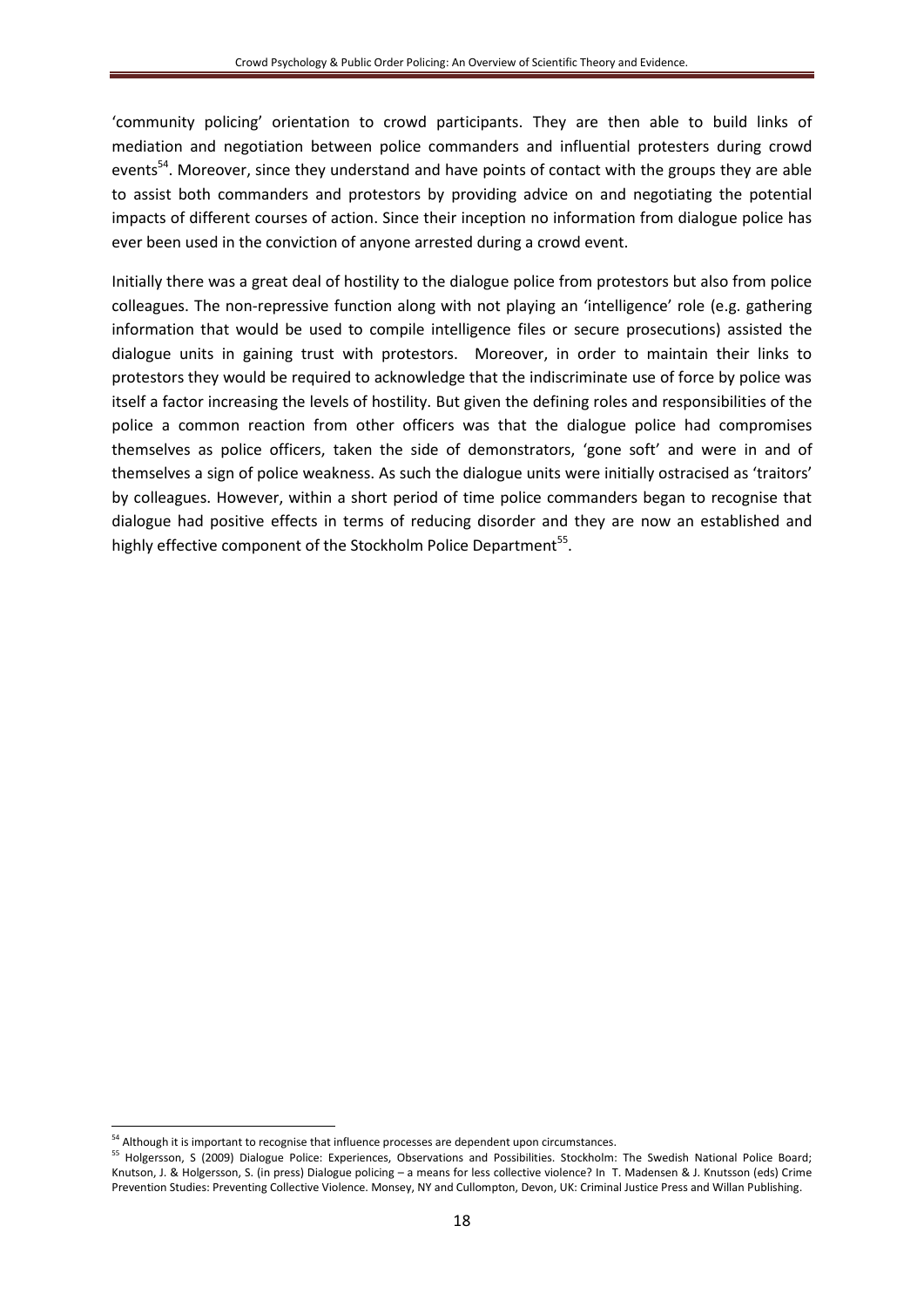# *Conclusions.*

It is evident from the research literature that during crowd events police use of force should be informed by the circumstances in which it takes place so as to avoid interventions directed at crowds or others who happen to be present in the vicinity of the incident. This use of force must be targeted only at those individuals who have brought about an incident *and* who have adopted aggressive and violent attitudes. It should not be exercised on the basis of a presumption that crowds pose a uniform threat to public order when only a small number within the crowd are judged to actually be posing risk. In this respect policing should be based upon the actual behaviour of individuals within the crowd but whole crowds should not then be subjected to the use of coercive force because groups within them seek to or have already transgressed limits of acceptable behaviour as defined by the police.

An important feature of the research is that it suggests that facilitating the peaceful intentions of crowds, avoiding the disproportionate and indiscriminate use of force and adopting and 'graded' tactical approach are effective because they increase the range of tactical options open to the police prior to the deployment of indiscriminate coercive force. This increased range of tactics seems to allow policing to move from the reactive controlling of 'public disorder' to the proactive management and maintenance of 'public order'. The research suggests that such proactive management is achieved through the maintenance of the perceived legitimacy of the intergroup relationships with, and thereby helping to create and maintain bonds of psychological identification between, police and crowd participants.

To achieve this it is necessary to inform police commanders more accurately concerning the scientific evidence and theory regarding crowd dynamics. It is also necessary to provide them with the tactical capability to negotiate and communicate with crowds so they are more able to create policing approaches within their immediate locus of command that avoid escalating the risk to public order. Where this approach is adopted a situation is more likely to emerge in which a) those within the crowd will perceive their intergroup relationships with the police as legitimate b) those seeking disorder are marginalised both physically and psychologically c) there is 'self policing' within the crowd and d) there will be overall reductions in the emergence, scale and intensity of disorder.

One of the central debates within the literature on public order policing is how best to achieve the avoidance of disproportionate use of police force within the policing of protest. Peter Waddington has consistently argued in favour of the use of paramilitary policing as a means of assisting in the maintenance of public order during protest events<sup>56</sup>. His contention is that the discipline, combined with the strong command and control, of paramilitary policing is effective at undermining tendencies that officers have to invoke disorder through uncoordinated and indiscriminate discretionary actions (e.g. such as officers 'lashing out' at protestors). Crucially, he also argues that paramilitary interventions against the crowd must be underpinned by information, such that the police are able to accurately target the use of force. In contrast, Jefferson<sup>57</sup> argues that paramilitary policing carries inherent dangers of precipitating and exacerbating collective violence. He proposes a four stage

<sup>1</sup> <sup>56</sup> P.A.J Waddington, 1987, 1991, 1993, 1994

<sup>57</sup> 1986, 1990.